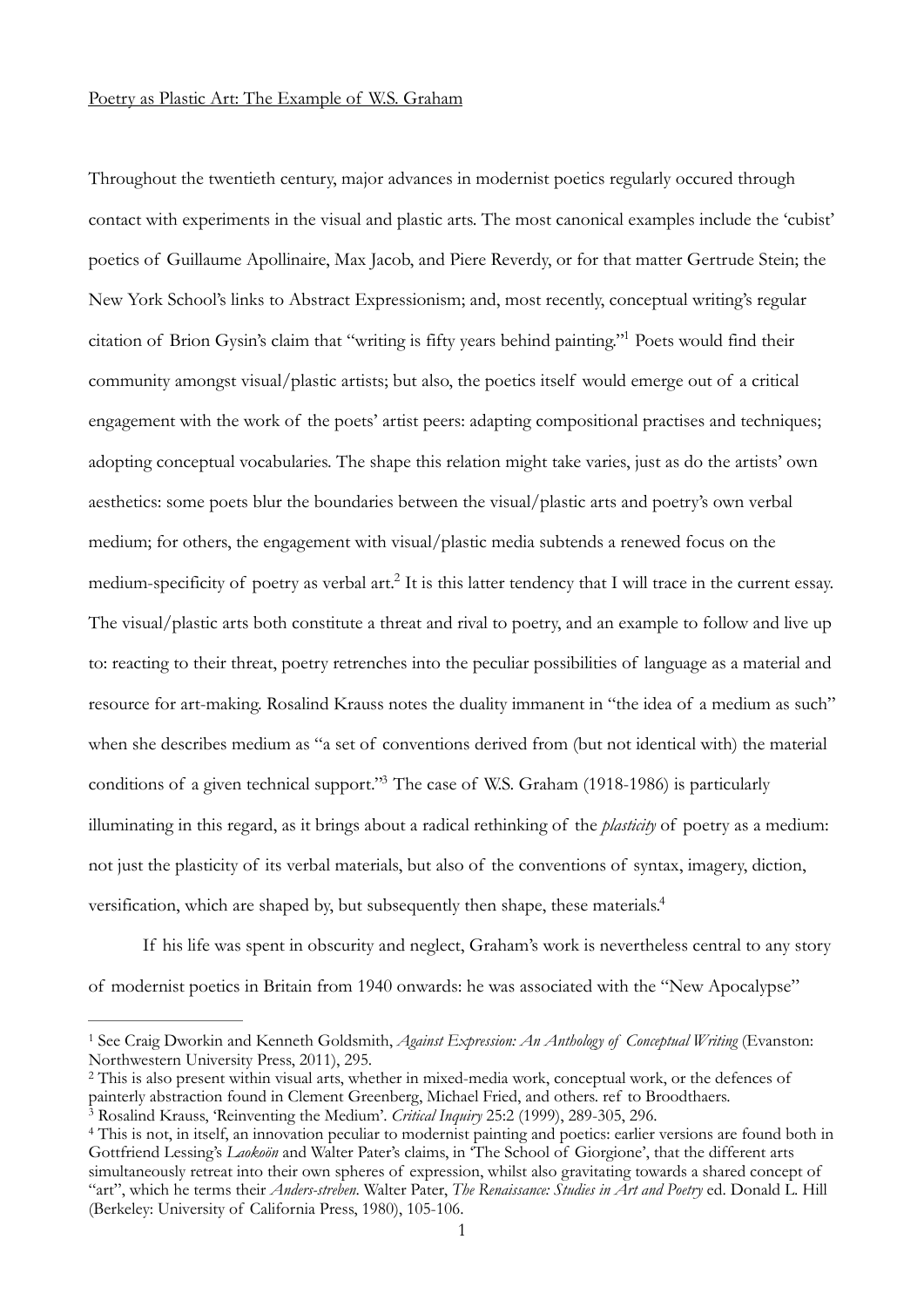<span id="page-1-3"></span>poets of the early 1940s, and then came under the patronage of T.S. Eliot at Faber at the end of that decade, before falling out of fashion as the anti-modernist "Movement" began its long hegemonic rule over the various organs of poetic taste. But he is also central to the story of modernist art over the same period. Unlike Stein and Reverdy, Ashbery and Guest, Graham was not an art critic; but like them, he lived throughout his life as a "poet among painters." From his first forays into poetry while living in Glasgow in 1940s, to the decades he spent in the environs of the "artists' colony" at St Ives, his friendship circles read like a Who's Who of mid-century British modernist painting: initially Jankel Adler, Sven Berlin, Robert Colquhoun, Benjamin Creme, Robert Frame, Robert MacBryde, and John Minton; later Roger Hilton, Peter Lanyon, Alan Lowndes, Bryan Wynter (and to a lesser degree Wilhemina Barnes-Graham, Terry Frost, Patrick Heron, Karl Weschke, Nancy Wynne-Jones)[.](#page-1-0)<sup>[5](#page-1-0)</sup> He himself was quick to downplay the impact this had on his work, telling Tony Lopez (author of the first PhD, and later monograph, dedicated to his work): "I have lived beside some writers and artists in my life but searching in my work I do not think they have been of any influence. I have never come near being part of a movement or group (not that I am necessarily against that but that is how it was).["6](#page-1-1) Nevertheless, both his poems and his thinking about poetry—be it in statements on poetics, in letters, or in the poems themselves—suggest otherwise. Even his lifelong insistence in conceiving of language as the *medium* for poetry bears the mark of mid-century British modernist painting and sculpture, whether in the work of post-cubist figurative painters such as Colquhoun and MacBryde, neo-romantic painters such as Minton and Wynter, or artists working at the thresholds of figuration and abstraction, notably Hilton and Lanyon. As Robert Frame, one of his artist contemporaries, said of the young Graham: his work was characterized by his "feeling for the medium", inspired by his artist interlocutors' "acute sensitivity to the *matière*."<sup>7</sup>

<span id="page-1-5"></span><span id="page-1-4"></span>Graham's relation to the visual and plastic arts is multifaceted: he was a proficient artist himself, producing numerous small-scale works (largely drawings of friends and figures from his poems, but with some abstracts); and, an apprentice draughtsman in the shipyards of Clydeside in his teens, he

<span id="page-1-0"></span><sup>&</sup>lt;sup>[5](#page-1-3)</sup> This is all documented in David Whittaker, *Give my Your Painting Hand: W.S. Graham in Cornwall* (Charlbury: Wavestone Press, 2015).

<span id="page-1-2"></span><span id="page-1-1"></span>Letter to Tony Lopez, 30 March 1981, in *The Nightfisherman: Selected Letters of W.S. Graham* ed. Michael and [6](#page-1-4) Margaret Snow (Manchester: Carcanet, 1999), 366. As various critics have noted, his artist friends were themselves also resistant to being lumped together in a "school." Lopez's monograph was published in 1989. Robert Frame, "W.S. Graham at Sandyford Place." *Edinburgh Review* 75 (February 1987), 60-65, 62-63. [7](#page-1-5)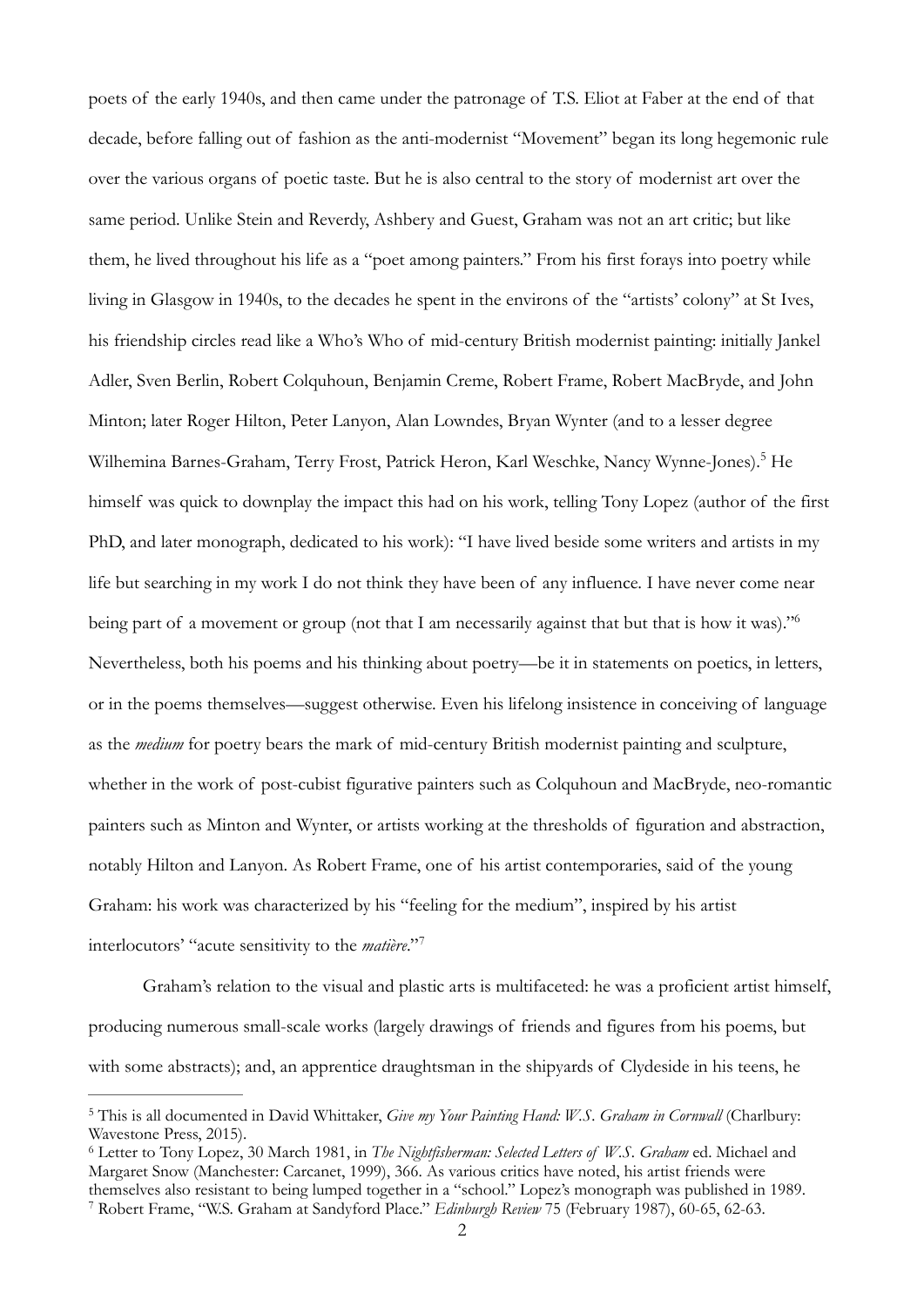<span id="page-2-4"></span><span id="page-2-3"></span>later made calligraphic copies of his poems as presents for friends. And yet, while other poets of his generation experimented with the visual arrangement of the poem on the page, he remained resolutely with a linear rather than tabular page, and became increasingly committed to "the ever-present metronome in verse.["](#page-2-0)<sup>[8](#page-2-0)</sup> If his conversations with his artist peers drew him back to the specificity of his verbal medium, they at the same time led to a reflection on their shared artistic calling: "the poet or painter steers his life to main / Himself somehow for the job", as he puts it in a poem addressed to Lanyon, 'The Thermal Stair'[.](#page-2-1)<sup>[9](#page-2-1)</sup> He becomes a poet of artistic community, but also of the aspirations of art as such. There are two further features of Graham's relation to his artist peers that this essay will parse: firstly, his adoption of a conceptual vocabulary made up of terms central to modernist painting and sculpture (most notably "abstract" and "construction") into his own poetic idiolect. And, through Graham's exploration of his medium, the poems inhabit the fissures between the *visual* and the *plastic*. These concerns—the artist's "calling", the conceptual vocabulary offered by modernist painting, and the fissures of the visual and the plastic within poetry's verbal medium—will form the schema through which to evaluate the singular contribution of one of the major, if under-recognized, British poets of the last century.

#### <span id="page-2-5"></span>Calling

The painter Alan Lowndes once quipped: "You know why painters like to have writers around? So they will write about them."<sup>[10](#page-2-2)</sup> Although he did not specify which writers he had in mind, it would not be much of a stretch to surmise that he was thinking, at least in part, of Graham. Both were based in and around the artistic community centred on the Cornish fishing port of St Ives, which since Ben Nicholson and Barbara Hepworth had moved there in the mid-30s had come to be recognized as the center of British modernist art production. Moreover, Graham is perhaps most famous for the elegies he wrote for four of the painters there: 'The Voyages of Alfred Wallis', 'The Thermal Stair' (to Peter Lanyon), 'Lines on Roger Hilton's Watch', and 'Dear Bryan Wynter'. The elegies to Lanyon, Hilton, and

<span id="page-2-0"></span> <sup>&</sup>quot;W.S. Graham comments", in James Vinson (ed.) with D.L. Kirkpatrick, *Contemporary Poets* (London & Chicago: [8](#page-2-3) St James Press, 2nd ed., 1975, 575.

<span id="page-2-1"></span>W.S. Graham, *New Collected Poems* ed. Matthew Francis (London: Faber, 2004), 164. Subsequent quotations in [9](#page-2-4) main text with abbreviation NCP.

<span id="page-2-2"></span><sup>&</sup>lt;sup>[10](#page-2-5)</sup> Cited in Alison Oldham, *Everyone was Working*, 52-53 (from Norman Levine's Catalog to the exhibition, *Alan Lowndes Paintings 1948-1978*, Penwith Galleries, 1979)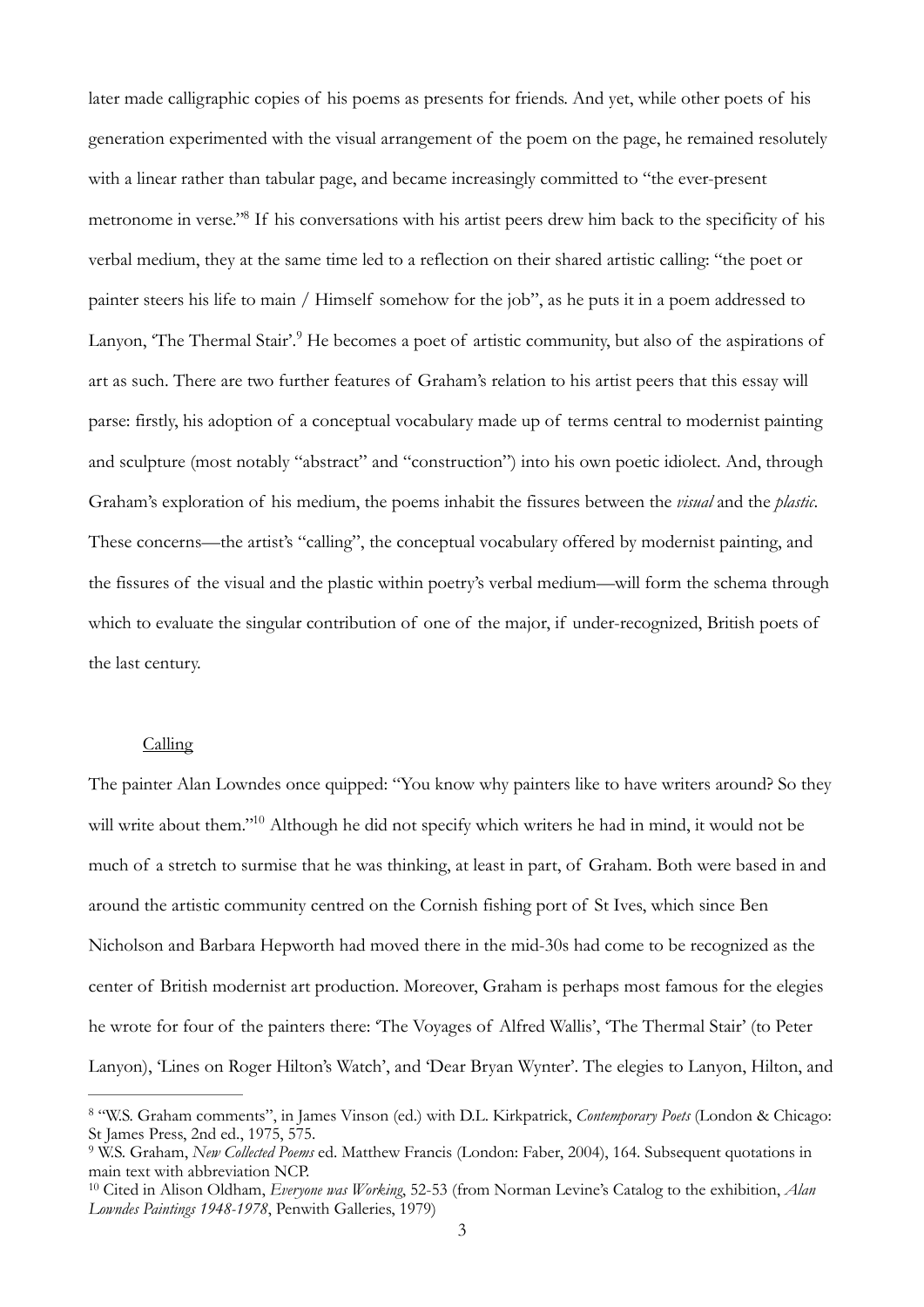Wynter are particularly interesting as performances of intimacy: at once acts of private grief and public eulogy. The private and public axes of these poems can hardly be disentangled; part of the poems' testament of friendship lies in their shaping the artists' posterity, thereby setting up not only painter but poet as public figures[.](#page-3-0)<sup>[11](#page-3-0)</sup> Graham was already aware of this in an earlier address to Bryan Wynter, 'Wynter and the Grammarsow'[,](#page-3-1)<sup>[12](#page-3-1)</sup> published in 1970 (Wynter died in 1975):

<span id="page-3-3"></span><span id="page-3-2"></span>[...] Of course I ty to separate Any regard for you from the made Object before me. Maybe in a kind Of way it is legitimate to let One's self be added to, to be moved By both at once, by the idea Of the person, and of the object Adrift stationary in its Art law. (NCP 187)

However, it is most acutely the case in 'The Thermal Stair', written after Lanyon's death in 1964. The poem's first "publication" came in the form a reading Graham contributed to a BBC Radio program celebrating the life and work of Lanyon, which aired on 26 February 1965, six months after his death; as such, it is already bound up in a very public work of commemoration and critical appreciation. Such commemorative, critical work is equally operative within the poem itself, as intimate address gives on to a broader reflection on painterly and poetic making. The poem stages a dialogue between Lanyon and Graham, both as friends and in their roles as painter and poet, where they come to stand as archetypes of painting and poetry respectively. Their friendship, by virtue of art, becomes a public friendship, and

<span id="page-3-0"></span> $11$ Regarding the tension in Graham's work between the public-communicative and private-inward poet, see Natalie Pollard, *Speaking To You: Contemporary Poetry and Public Address* (Oxford: Oxford University Press, 2012), esp. 49-52; Matthew Francis, *Where the People Are: Language and Community in the Poetry of W.S. Graham* (Cambridge: Salt, 2004); Peter Robinson, 'Dependence in the Poetry of W.S. Graham', in Robinson, *Twentieth Century Poetry: Selves and Situations* (Oxford: Oxford University Press, 2005), 69-98.

<span id="page-3-1"></span><sup>&</sup>lt;sup>[12](#page-3-3)</sup> "Grammersow" is a Cornish word for "woodlouse", and Graham had taken to using the word, with its demoticized spelling, to describe himself.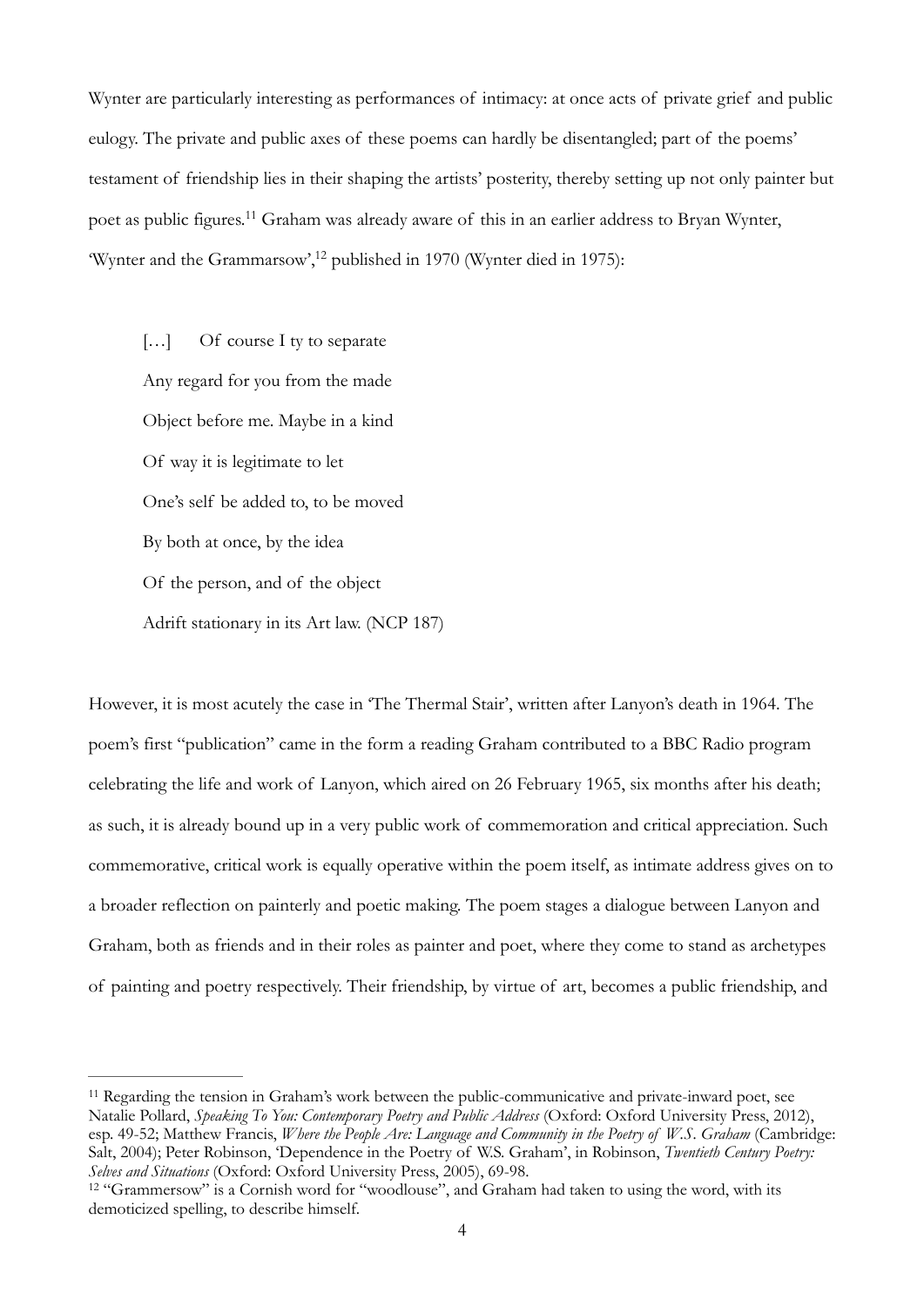a friendship which outlives Lanyon's death. As the poem registers this, it reflects back not simply on the aspirations of "Art", but also on its own condition as work of language.

<span id="page-4-4"></span><span id="page-4-3"></span>As a genre, elegy has long been especially concerned with the possibilities and limitations of poetry—its inability to overcome absence, mitigated by its work of memorialization and mourning, whereby it might create, in the poem itself, of a surrogate presence. 'The Thermal Stair' is selfconsciously elegaic in this regard. The poem's opening, "I called today, Peter, and you were away," twins the intimacy of everyday friendship with the programmatic *inventio* of classic elegy[:](#page-4-0)<sup>[13](#page-4-0)</sup> he searches for a place from which "to speak and soar to you from". He "called" on his friend, but also called *to* his friend, and through this "call" seeks to reanimate in his language the no longer animate friend. In this, the poem aligns itself with those lyrics which "call to be calling", in Jonathan Culler's phrase: "both to display their poetic calling and to mark the belief that language can sometimes make things happen."<sup>14</sup> Like Culler's "poetic calling", Graham here links the "call" as speech act to the "calling" of vocation or, in this poem's less exalted vocabulary, the poet/artist's "job". In asking Lanyon to "Find me a thermal to speak and soar to you from" (NCP 164), Graham alludes to Lanyon's 1960 painting "Thermal", but also to his having taken up gliding in 1959: a painter always fascinated with the Cornish landscape, gliding gave Lanyon as a means of obtaining an aerial view on the land, but in becoming physical immersed in thermals and updraughts, came to understand atmospheric pressure with far greater acuity. This had a profound effect on the work he produced in the early 1960s, and led to some of the most powerful advances in British "weather" painting since J[.](#page-4-2)M.W. Turner.<sup>[15](#page-4-2)</sup> But it had also led to his death, from injuries sustained after a crash landing of his glider. The thermal not only becomes a symbol of poetry's calling, but also of Lanyon's own calling.

Indeed, the conversation the poem goes on to stage is precisely about what it takes to be an artist, and to what end. As he continues:

<span id="page-4-5"></span>The poet or painter steers his life to maim

<span id="page-4-0"></span><sup>&</sup>lt;sup>13</sup>This is echoed in his elegy to Wynter, which channels William Carlos Williams in stating "This is only a note / To say how sorry I am / You died." (NCP 258)

<span id="page-4-1"></span><sup>&</sup>lt;sup>[14](#page-4-4)</sup> Jonathan Culler, "Why Lyric?" PMLA 123:1 (2008), 201-206, 204.

<span id="page-4-2"></span><sup>&</sup>lt;sup>[15](#page-4-5)</sup> Margaret Garlake, *Peter Lanyon* (London: Tate Publishing, 1998), 67.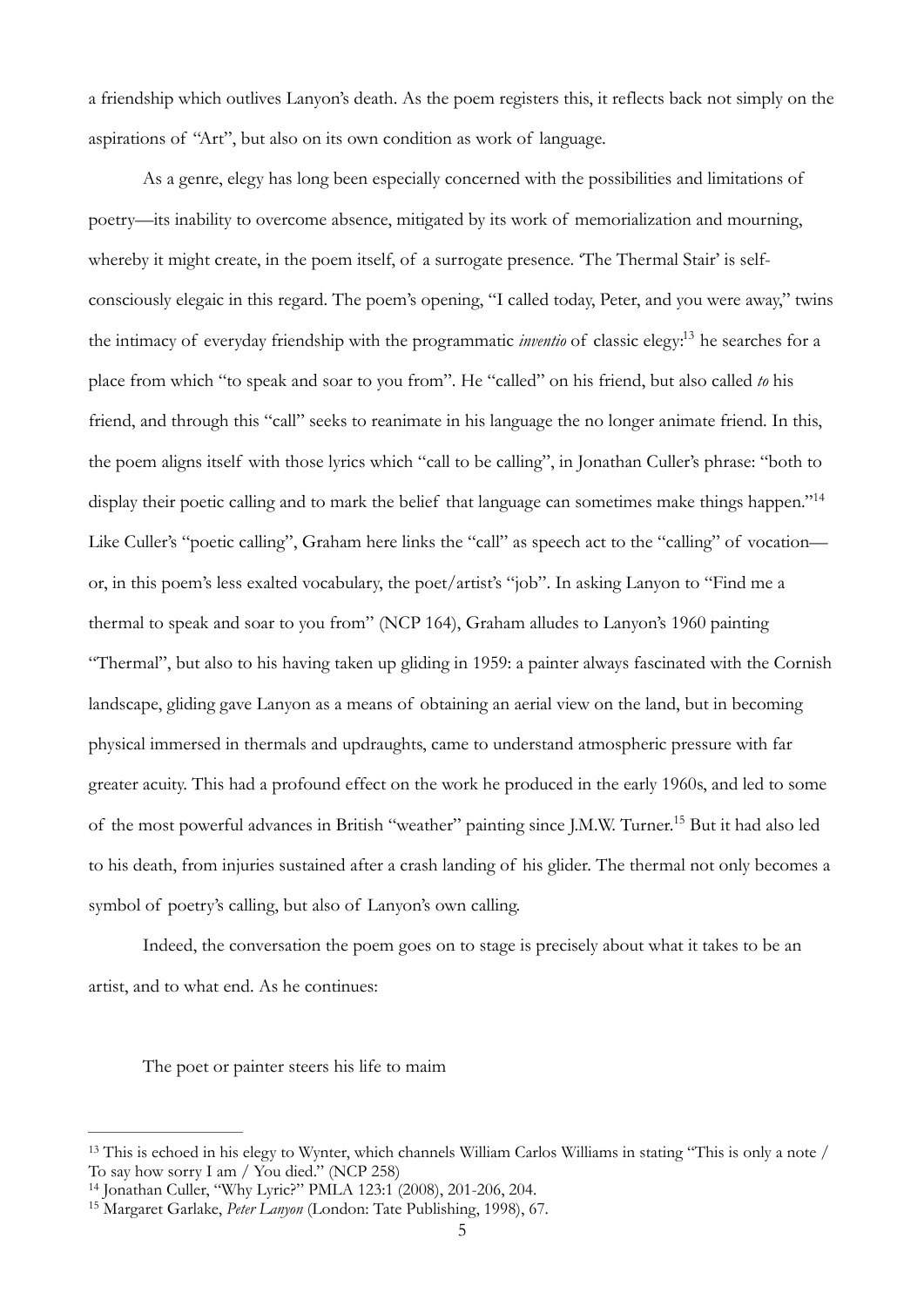Himself somehow for the job. His job is Love Imagined into words or paint to make An object that will stand and will not move. (164)

<span id="page-5-3"></span>Graham had first used the phrase "maimed for the job" in an early worksheet for his 1957 poem 'The Dark Dialogues',<sup>[16](#page-5-0)</sup> seven years before it found a home in 'The Thermal Stair'—indicating that the poem was not simply a spontaneous response to Lanyon's death, but the culmination of many years' reflection on the vicissitudes of artistic vocation. It was a phrase he would regularly return to in the years to come: "I think my phrase in Lanyon's poem is true although I can make fun of it. I mean I am 'maimed for the job';" "Here I am, Elizabeth, somehow 'maimed for the job', making my poetry up." Similarly, he writes to his daughter: "I write the poetry that I have steered all my life into making."<sup>17</sup> That he calls this a "making" also refers back to 'The Thermal Stair': the aim is "to make / An object that will stand and will not move."

<span id="page-5-4"></span>The recurrence of these phrases in different permutations is indicative of how condensed Graham's poetic idiolect had become by the mid-1960s, but also point to his multidimensional understanding of what was entailed by poetic "making". The term "making" itself conjures up the Scottish tradition of the "makar", and the etymological root of poetry in *poiesis*. Even the desire to create "An object that will stand" is, within this idiolect, an articulation of the poet's vocation. Throughout his letters he describes a poem being successful when it "stands": in 1943 he writes to his fellow Scottish poet Edwin Morgan that "three poems I mentioned earlier will stand with me I think," in 1956 he tells Roger Hilton: "I've finished two poems that I think will stand." And in 1970, again to Hilton: ["](#page-5-2)I try to speak. I try to make an object which will stand."<sup>[18](#page-5-2)</sup> "Stand" comes to signal the art object's autonomy from the artist, or as he puts it in 'Wynter and the Grammarsow', "the object / Adrift stationary in its Art law."

<span id="page-5-5"></span><span id="page-5-0"></span><sup>&</sup>lt;sup>16</sup>The lines of this early draft run: "I hope I do not write / Only for those few / Others like myself / Poets maimed for the job." W.S. Graham Fonds, University of Victoria, File 20.

<span id="page-5-1"></span><sup>&</sup>lt;sup>17</sup>Letters to Ronnie Duncan, 31 October 1972, to Elizabeth Smart, 22 July 1973, to Rosalind Harris 24 May 1974 (*Nightfisherman* 266, 267, 278).

<span id="page-5-2"></span>To Edwin Morgan, 22 September 1943 (*Nightfisherman*, 15); to Roger Hilton 13 December 1956 (*Nightfisherman*, [18](#page-5-5) 154); to Roger Hilton 13 June 1970 (*Nightfisherman*, 244).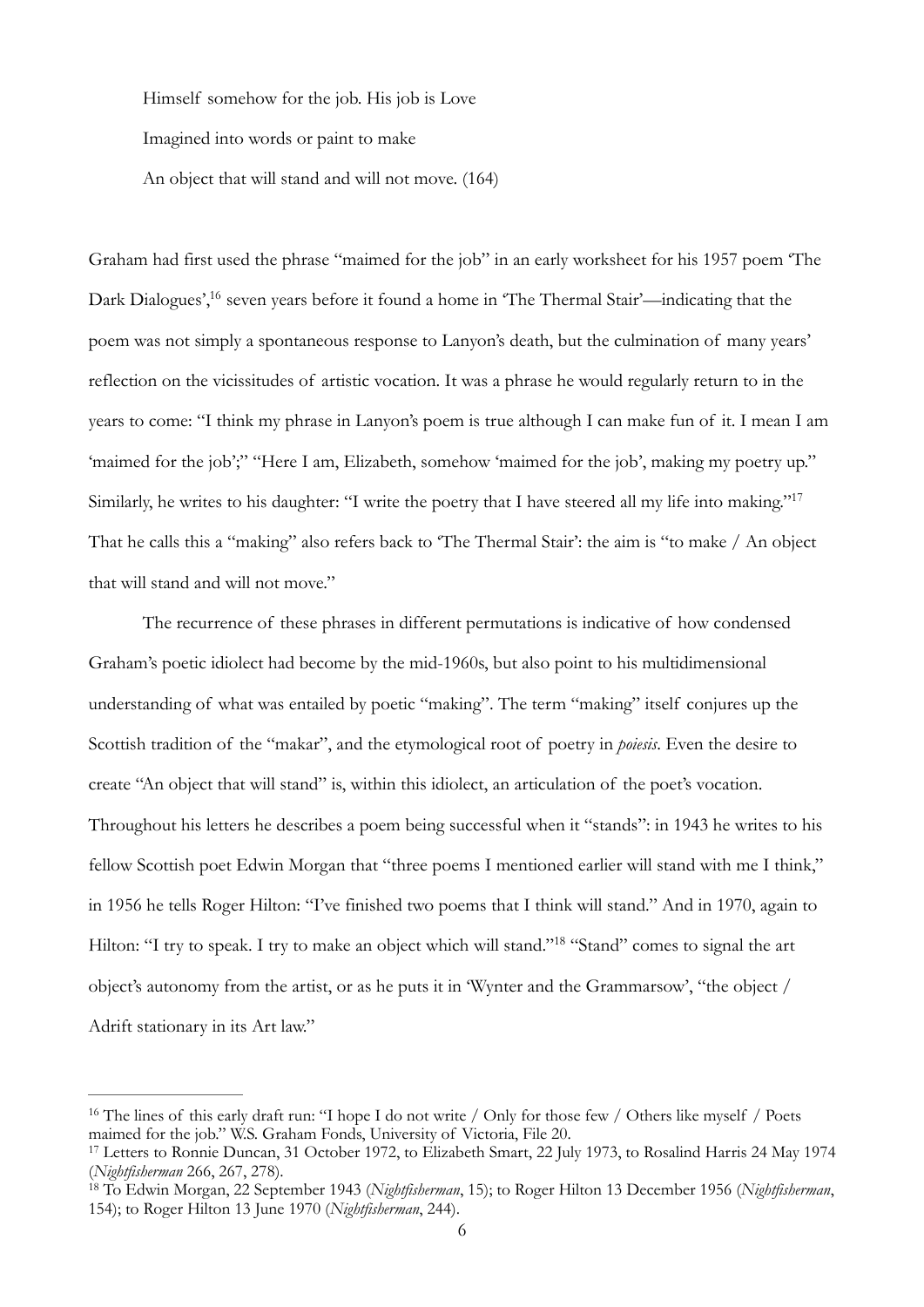<span id="page-6-4"></span>In a review of *The Nightfishing*, the influential critic Donald Davie complained that Graham was aspiring to create "an artefact, not a communique."<sup>[19](#page-6-0)</sup> He could admire the poetry's success on these terms ("it is the making that counts, not what it is made of "), but he did not approve of such an aspiration. Whatever one thinks of Davie's aesthetic affiliations, it was a perspicacious account of Graham's project; as Graham wrote of the long poem 'The Nightfishing', in a 1955 letter to Alan Clodd, director of Enitharmon Press: "With all its mistakes and blemishes I think it is a knit object, an obstacle of communication, if you like, which has to be climbed over or gone round but not walked through.["](#page-6-1)<sup>[20](#page-6-1)</sup> Davie's complaint is not just that Graham produced aesthetic objects, but these objects were wilfully obscure, and for Graham there is an internal coherence between the two—its being "knit object" and "obstacle of communication". His brief 1946 essay, 'Notes on a Poetry of Release', the only concerted statement on poetic craft he published, had made this clear: "language […] is obstacle and vehicle at the same time."<sup>21</sup>

<span id="page-6-6"></span><span id="page-6-5"></span>In his letter to Clodd he continued: "I think it just might make its wee disturbance in the language." The phrase "disturb the language" was something of an informal mantra for Graham, but the only time the word "disturbance" surfaces in his poetry is when describe the effect of Bryan Wynter's painting:

<span id="page-6-7"></span>SOUND a Wyntermade Disturbance of what We expect light to do. Hold it Hold it CUT (NCP 186)

If poetry's aspiration is to "disturb" the language through its making, painting disturbs light itself: its medium would be not just the plastic support, but the visual field as a whole[.](#page-6-3)<sup>[22](#page-6-3)</sup> This surfaces in his

<span id="page-6-0"></span><sup>&</sup>lt;sup>[19](#page-6-4)</sup> Donald Davie, 'Three Poets', *Dublin Magazine* 30:4 (1955), 38-40, 39.

<span id="page-6-1"></span><sup>&</sup>lt;sup>[20](#page-6-5)</sup> Letter to Alan Clodd, 9 February 1955. *Nightfisherman*, 141.

<span id="page-6-2"></span><sup>&</sup>lt;sup>[21](#page-6-6)</sup> Nightfisherman, 380.

<span id="page-6-3"></span><sup>&</sup>lt;sup>22</sup>Around the time of composition of this poem, he wrote to Roger Hilton "The representational thought we superimpose onto the neverending flat plane must result in some disturbances which, at least to the painter, are a hieroglyph of a world with values we had never experienced before, an extra to one's life, an addition to one's range of sensitivity" (*Nightfisherman*, 219).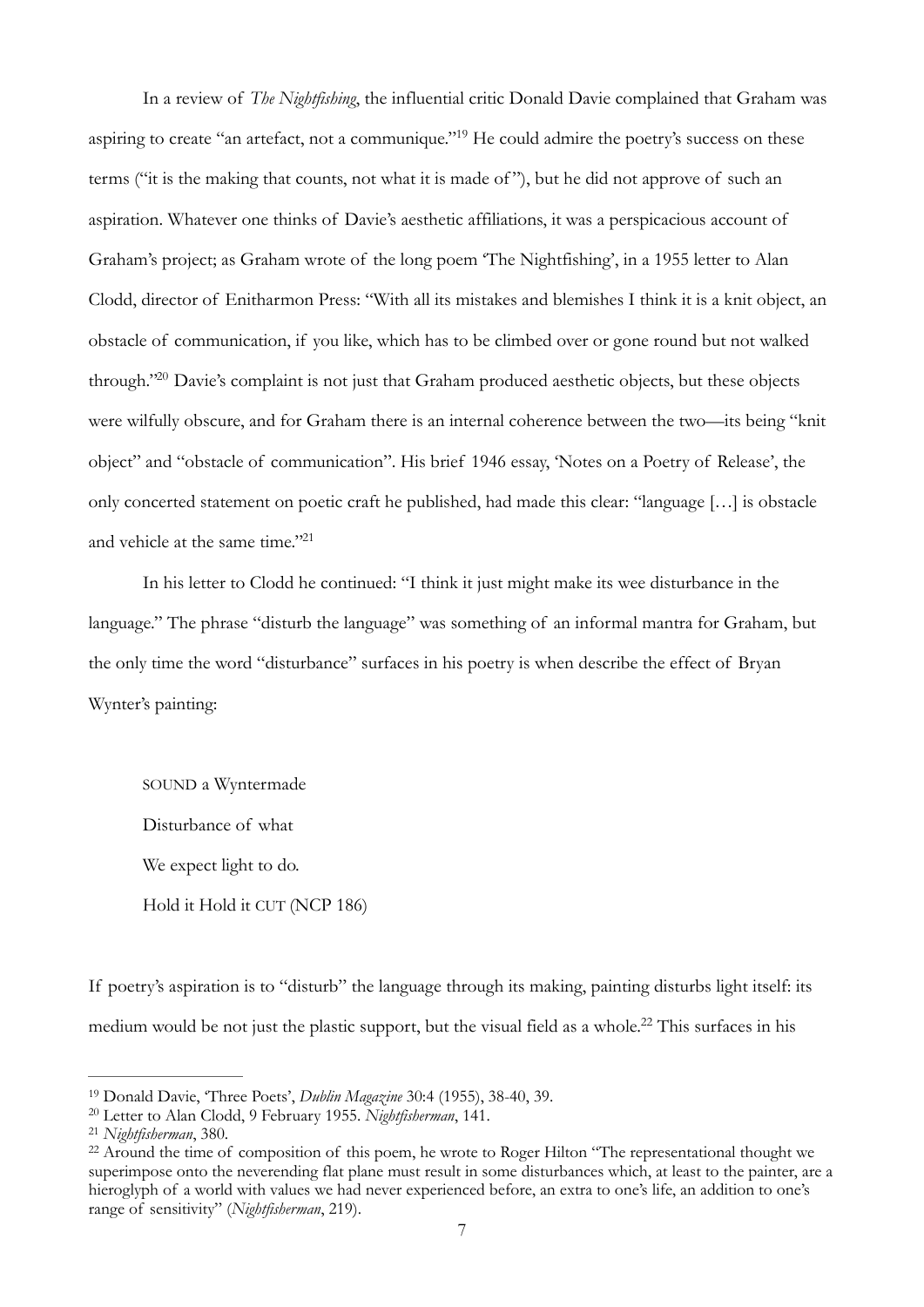elegy to Lanyon also. Graham's initial sketch, 'On the Death of Lanyon', ends: "If he was a painter who was good I only / Know that because he disturbed the best in me.["](#page-7-0)<sup>[23](#page-7-0)</sup> By the final version this has been refigured as conversation in which Lanyon tells Graham

<span id="page-7-1"></span>That words make their world In the same way as the painter's Mark surprises him Into seeing new. (NCP 164)

Disturbance is now figured more gently as "surprise"; what was "Wyntermade" in 'Wynter and the Grammarsow' is here conceived of as made by word or visual mark. But in each case, what is "made" is not simply the artwork, but, for poetry, the "world" of words, and for painting, the possibilities of light and seeing. Poems, Lanyon teaches Graham, are not things made, but things that make. He then goes on to give an example:

You said "Here is the sea Made by alfred wallis Or any poet or painter's Eye it encountered. Or is it better made By all those vesselled men Sometime it maintained? We all make it again." (NCP 165)

But the slippages in this passage seem to undermine the earlier confidence: "any poet or painter" is strangely diffident in its capaciousness, and then Lanyon suddenly shifts tack, to ask if the world is better made by seafarers than by artists (Alfred Wallis was both). At this juncture he seems to have

<span id="page-7-0"></span>W.S. Graham Fonds, University of Victoria, Notebook 3. [23](#page-7-1)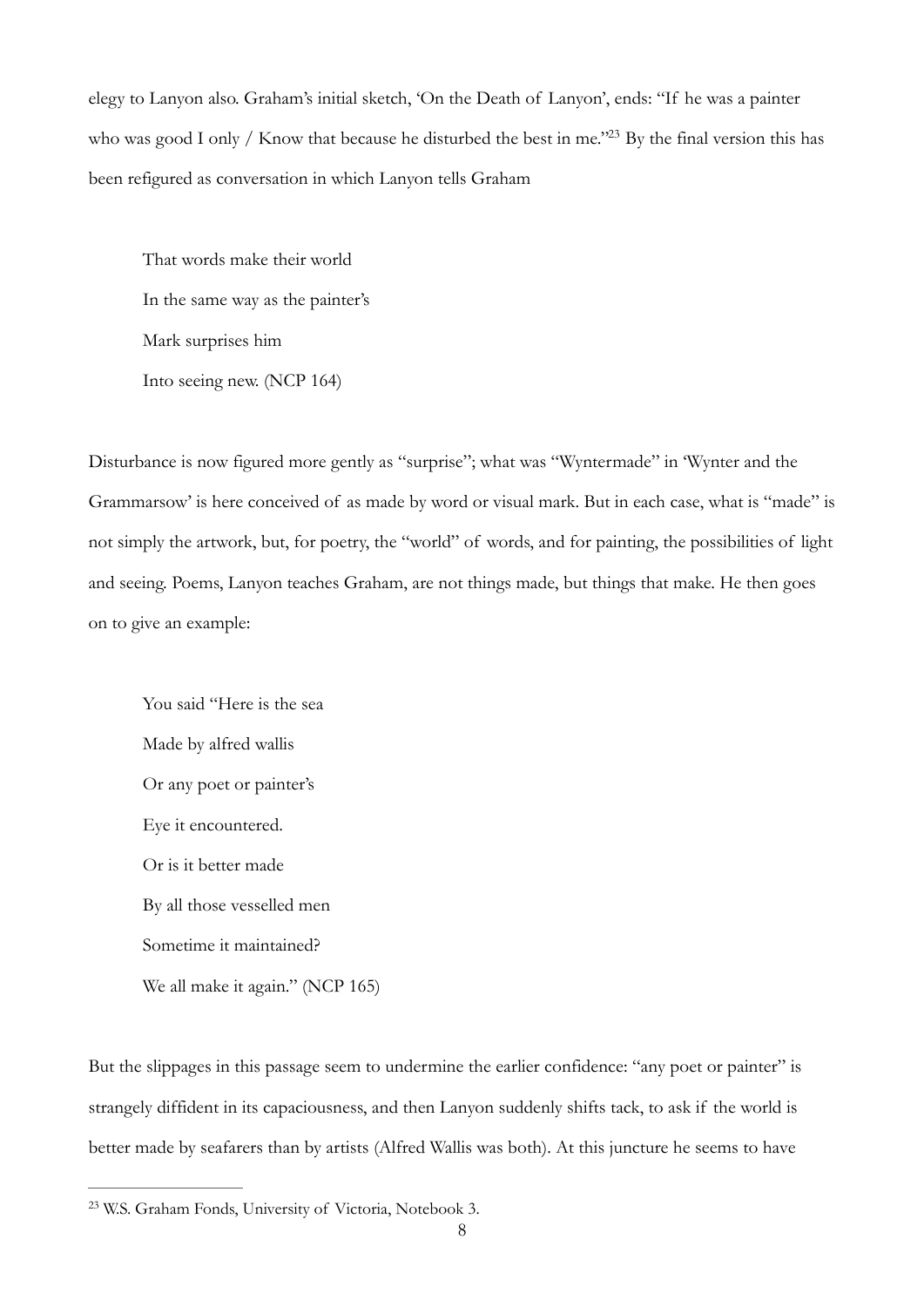dissolved any claim to the singularity of artistic, let alone poetic, making. The consoling "We all" does little to resolve this problem.

One is reminded at this juncture of 'The Idea of Order at Key West' by Wallace Stevens, an abiding influence for Graham. As the poem reaches its climax, it finds itself torn between two claims for artistic "making". On the one hand, the singer the poet-speaker and his companion observe

 was the single artificer of the world In which she sang. And when she sang, the sea, Whatever self it had, became the self That was her song, for she was the maker.

This claim, however, is diluted almost immediately:

<span id="page-8-1"></span> there never was a world for her Except the one she sang and, singing, made.

In other words, her song makes not *the* world, but *her* world; "the world / In which she sang" is no longer an intersubjective, collectively inhabited world, but a place of solipsism.

 Shortly afterwards, Stevens's speaker observes the lights of the fishing village, which "portioned out the sea / Fixing emblazoned zones and fiery poles, / Arranging, deepening, enchanting night.["24](#page-8-0) The "blessed rage for order … The maker's rage to order words of the sea" is, it transpires, not the sole preserve of the poet-maker after all; as with Lanyon's invocation of "those vesselled men", it is the mastering of the sea which stands as the paradigmatic achievement of human "making".

Stevens, like Graham, is left with the task of re-establishing the singularity of the poet's making —of their vocation as *poietes*. Perhaps this explains the strikingly elevated diction that accompanies his description of the fishing village, with its punning "emblazoned zones", the dense internal rhyming, and the way the prosodic prolongation of "arranging | deepening | enchanting" cuts against the largely

<span id="page-8-0"></span><sup>&</sup>lt;sup>[24](#page-8-1)</sup> Wallace Stevens, *Collected Poems* (London: Faber, 1960), 110-111.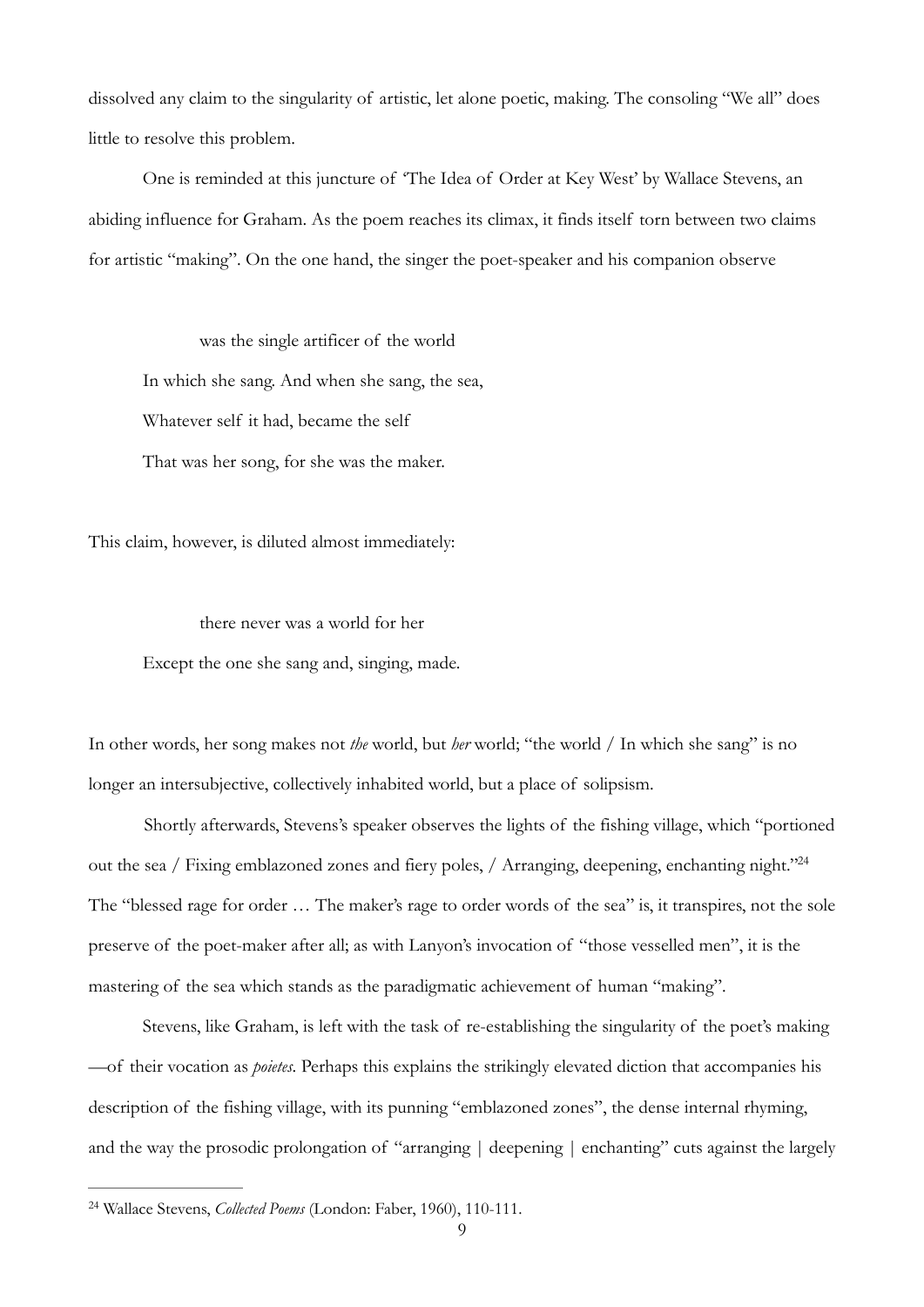iambic cadence that preceded it. As Lanyon in 'The Thermal Stair' puts it, the singularity of poetic making lies in words' capacity to "surprise[ us] into seeing new." But where Stevens' poem thereby achieves some solace, Graham's is permeated by the anxiety that poetry will be unable to live up to its exalted task. In part, this arises from its elegiac awareness that the surrogate presence it creates will not stand in for the absence of the person addressed; however, it also operates within a broader reflection on the friendly but fraught rivalry between poet and painter. For painting offers a solidity that poetry lacks. "Give me your hand, Peter," he asks, "To steady me on the word." The poem continually puns on "air", at once the sky which Lanyon glided through, and insubstantial song. A buzzard in the sky "slides of the broken air"; the "early beam / Engine" of local tin mines "broke / The air with industry"; and finally: "Climb here where the hand / Will not grasp on air." This reaches its apotheosis in the final section, when he says: "give me your painting / Hand to steady me taking the word-road home" (NCP 164-65). "Give me your hand" as gesture of friendship and aid is transposed into a collaboration between painting and poetry. Or rather, painting comes to poetry's aid so that the poem is able to orient itself in its chosen medium: words.

At this juncture, Lanyon's person and painting does not simply stand as an example for Graham to emulate, as person and poet, in terms of the poet-artist's "calling;" his example necessitates a reflection on what kind of medium poetry itself is—and how the "painting hand" might steady his inhabiting of word and air. In a letter to Roger Hilton 7 November 1966, and thus around the time of the composition of 'The Thermal Stair', Graham plays on this locution: "Lend me your painting I (eye) for a mo that I might look through it and distinguish the significant shapes of my always personal world."<sup>[25](#page-9-0)</sup> But between "eye" and "hand" lies the salient distinction between painting as *visual* art and as *plastic* art; and, as we shall see, it is painting's *plasticity* which is most powerful for Graham in poetry's attempts at "shaping" its world.

## <span id="page-9-1"></span>Construction-Abstraction

If this is made explicit in poems from the mid-1960s, then it was already being articulated two decades earlier. In the 'Notes on a Poetry of Release' Graham channels Stéphane Mallarmé's renowned *bon mot*,

<span id="page-9-0"></span><sup>&</sup>lt;sup>[25](#page-9-1)</sup> Nightfisherman, 206.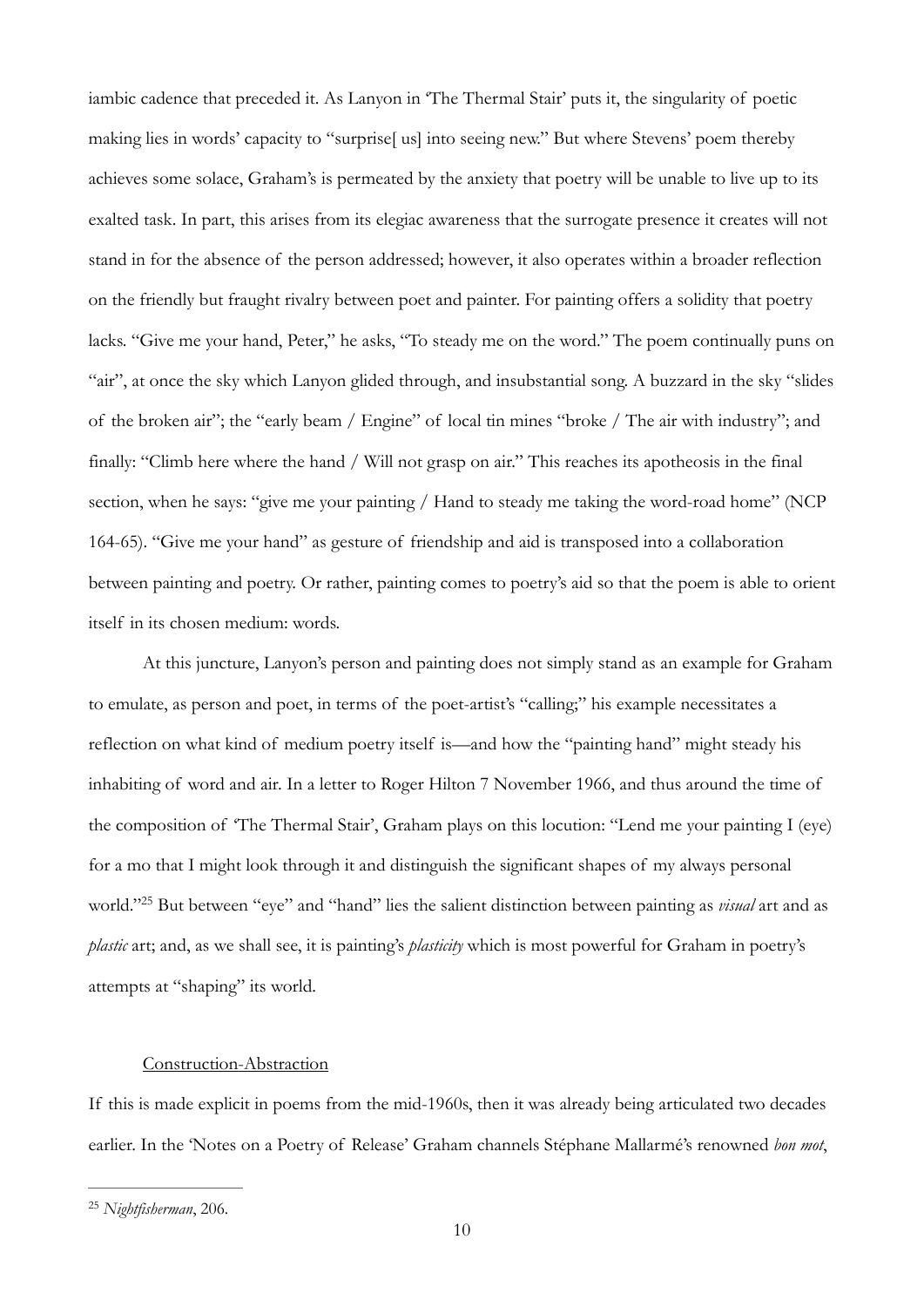reported by Paul Valéry in his 1939 Oxford lecture 'Poetry and Abstract Thought', that "a poem is made of words, not of ideas:"26

<span id="page-10-5"></span><span id="page-10-4"></span>A poem is made of words and not of the expanding heart, the overflowing soul, or the sensitive observer. A poem is made of words. It is words in a certain order, good or bad by the significance of its addition to life and not to be judged by any other value put upon it by imagining how or why or by what kind of man it was made.<sup>27</sup>

<span id="page-10-6"></span>Graham thus aligns himself with a specific literary lineage—that of late-Romantic modernism incarnated by Mallarmé, but filtered through Eliot and Stevens in a British/Anglophone context. Not only is this avowedly "formalist" (a decade later he will describe the poem as a "formal construction"<sup>[28](#page-10-2)</sup>), but it treats words as the *material* out of which poems are made. The mantra "A poem is made of words" is contrasted overtly with whatever extra-verbal qualities might be deemed "poetic": heart, soul, observation, its "values", its creator, its "intention." In this respect, 'The Thermal Stair', with its focus on the "maimed" artist whose job is "Love / Imagined into words or paint", would signal a departure from the austere formalism of the 'Notes on a Poetry of Release': technical virtuosity has in the meantime developed into a sense of vocation.

Graham's assertion that words are the poem's material support goes beyond the kind of formalism he might have picked up from Valéry, however. His own compositional practices attended to the thingness of the words themselves, as he was mulling on what "certain order" they might take. Ben Nicholson wrote to the critic Herbert Read in 1944 that "Graham's method of working at his writing seems like my method of working at my painting,"<sup>[29](#page-10-3)</sup> though he does not specify what these methods would be. The painter Robert Frame, who lived with Graham in a collective of artists in Sandyford

<span id="page-10-7"></span><span id="page-10-0"></span><sup>&</sup>lt;sup>[26](#page-10-4)</sup> Paul Valéry, 'Poetry and Abstract Thought', in *The Art of Poetry* trans. Denise Folliot (Princeton: Princeton University Press, 1957), 52-81, 57.

<span id="page-10-1"></span><sup>&</sup>lt;sup>[27](#page-10-5)</sup> 'Notes on a Poetry of Release', in *The Nightfisherman*, 379-383; 380. He had written "POETRY'S MADE OF WORDS" in a letter to his friend and early supporter William Montgomerie, dated 20 August 1944, two years before the publication of the 'Notes'. The shift from "poetry" to "a poem" is one further indication of his insistence on the thingliness of the poem.

<span id="page-10-2"></span><sup>&</sup>lt;sup>[28](#page-10-6)</sup> Nightfisherman, 163. Angela Leighton reads Graham's entire practice through the prism of the poem as formal construction in *On Form*, esp. 219ff.

<span id="page-10-3"></span><sup>&</sup>lt;sup>[29](#page-10-7)</sup> Quoted in Chris Stephens, "Introduction" to *The Constructed Space* exhibition catalogue (Ilkley, 1994), n.p.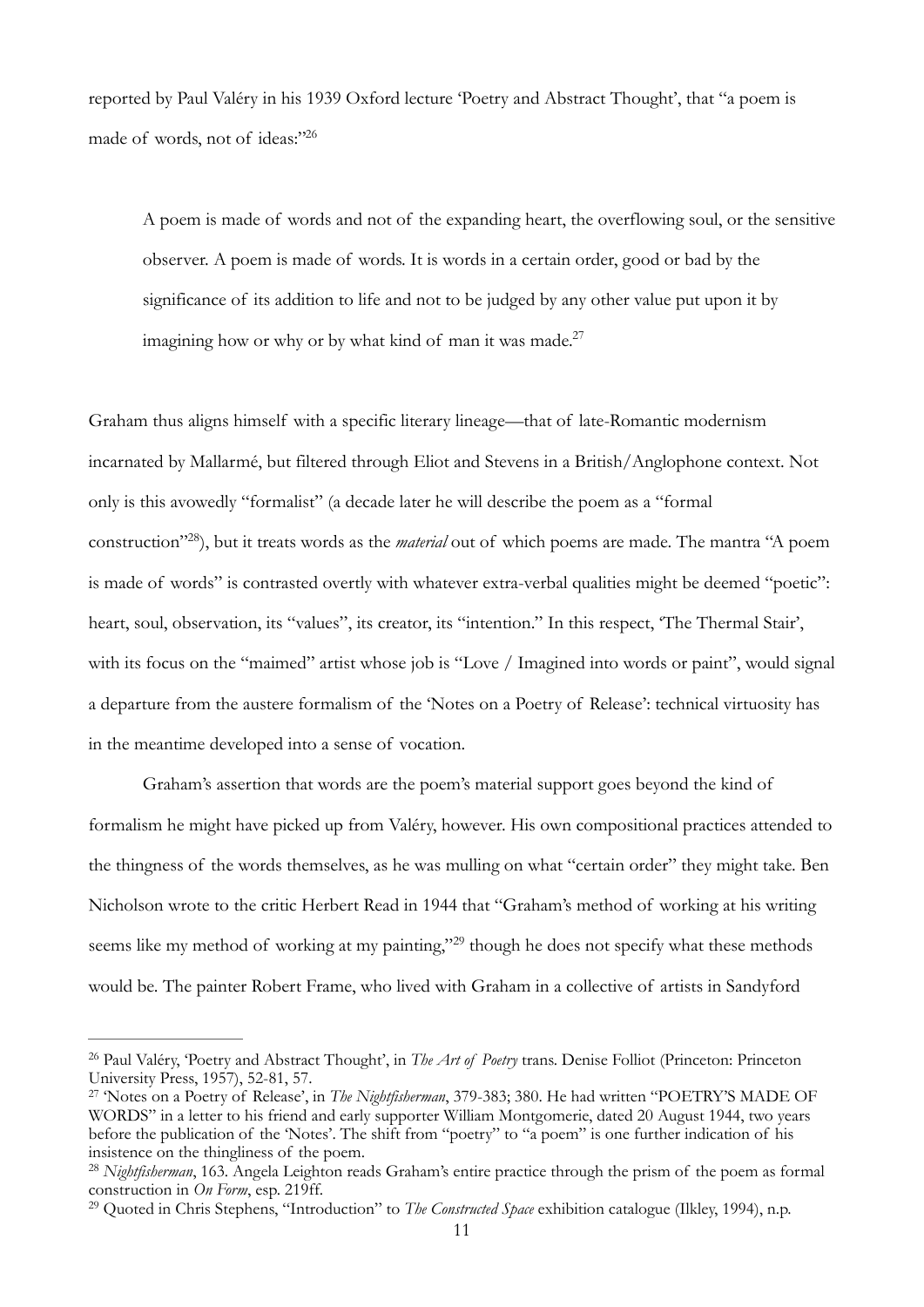Place, Glasgow, in 1942, and would provide drawings for his first collection, 'Cage Without Grievance', offers a more detailed account of Graham's "method":

In preparation for the final draught [*sic*] of his poem, he liked to compile long lists of words; these were taken from dictionaries and thesauruses or from memory: they were usually typed out, one word below another. These lists of words were the bricks from which the finished work was constructed. As poems are made not from great ideas, fine sentiments or powerful observations, but from words, it followed logically that, in the poet's technique, words had to come first. [30](#page-11-0)

<span id="page-11-2"></span>It appears that this practice endured throughout his writing life. In a letter to Robin Skelton, a friend and perhaps his greatest patron, dated 8 December 1972 (three decades after the time of Frame's recollection), he writes of his poem-in-progress 'A Dream of Crete' that "it covers nearly my whole wall and really has to be hacked to pieces and put together again half the size."<sup>[31](#page-11-1)</sup>

<span id="page-11-3"></span>The fact that Frame incorporates almost wholesale the phraseology of 'Notes on a Poetry of Release' indicates not only that Frame was well acquainted with that text, but also that the ideas guiding the 'Notes' were already being worked out during that period, during Graham's first forays as a poet. And in this regard, Frame is in no doubt of the importance of Graham's exposure to the compositional practices of the visual artists he was friends with. He continues:

Perhaps this method could be related to Surrealism, an artistic movement much in the air in England in the forties. Devices like verbal automatism and the free play of the unconscious are used consistently by the Surrealists; in Sydney's case the emphasis was altered, to borrow a term from painting, by a "feeling for the medium", just as a painter's feeling is for the quality of his paint. These ideas might well have derived from the conversation and example of our mutual

<span id="page-11-0"></span><sup>&</sup>lt;sup>[30](#page-11-2)</sup> Frame, "W.S. Graham at Sandyford Place", 62.

<span id="page-11-1"></span>*The Nightfisherman*, 266. He will then write of another (ultimately unfinished) poem, 'With the Dulle Griet in [31](#page-11-3) Canada': "it has great possibilities and it's got to the stage of being on the wall" (Letter to Skelton, 30 January 1975, *The Nightfisherman* 287).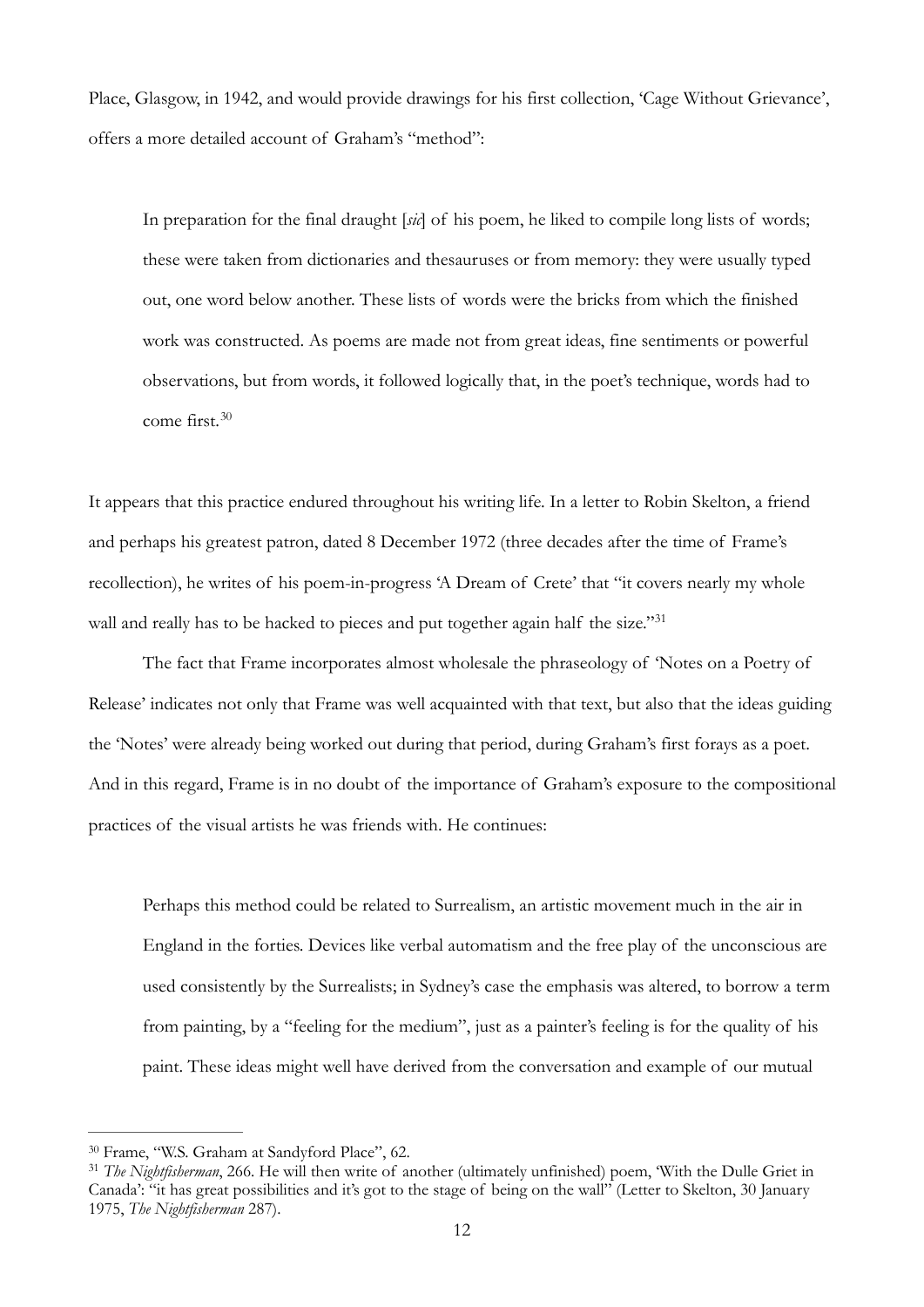<span id="page-12-2"></span>friend, Jankel Adler, whose most outstanding virtue as a painter was his acute sensitivity to the *matière* (as the French call it) and the extraordinary imagination with which he used it.<sup>[32](#page-12-0)</sup>

For Frame, it is Adler's "acute sensitivity to the *matière*" that had most impact on Graham; this would lead not to an adoption of the techniques Adler employed himself, but rather to a corresponding sensitivity to a very different *matière*. Frame points to one of the guiding paradoxes of Graham's poetry, and perhaps the key to understanding the interrelation between his work and that of the artists he was close to: on the one hand, Graham insisted on the peculiarities of poetry as a *verbal* art; on the other, he adopted practices from visual/plastic arts, both where they provided analogies in order to conceive of language as artistic support, and where they might offer means of exploring the possibilities and limits of this support. In other words, his reflections on medium-specificity arise out of a long engagement with artists working in a very different medium, and take place simultaneously through attending to points both of convergence and of mutual incommensurability.

But how are we to gauge such points of convergence and incommensurability? When Lanyon tells Graham that "words make their world / In the same way as the painter's / Mark surprises him / Into seeing new," this "In the same way" is neither questioned nor elucidated. It has been a commonplace in Graham criticism to attempt to propose a strong analogy between Graham's aesthetic development, and the work of the painters he was close to. His friend of the late 1940s, Sven Berlin, observed in Graham a "sculptural vision—a need to get behind images and words seeing them all round and through to the other side," which he attributed to "the result of living near visual artists and stone cutters."<sup>[33](#page-12-1)</sup> Berlin, himself a sculptor, and was writing of 1949's *The White Threshold*, when he identified this "sculptural vision"; most subsequent criticism has focused in on painting, and concerns Graham's poetry from the 1950s onward.

<span id="page-12-3"></span>Neil Corcoran is one of many to treat this in terms of figuration and abstraction:

<span id="page-12-0"></span>[<sup>32</sup>](#page-12-2) Frame, 62-63.

<span id="page-12-1"></span><sup>&</sup>lt;sup>[33](#page-12-3)</sup> Berlin, *The Coat of Many Colours*, 144.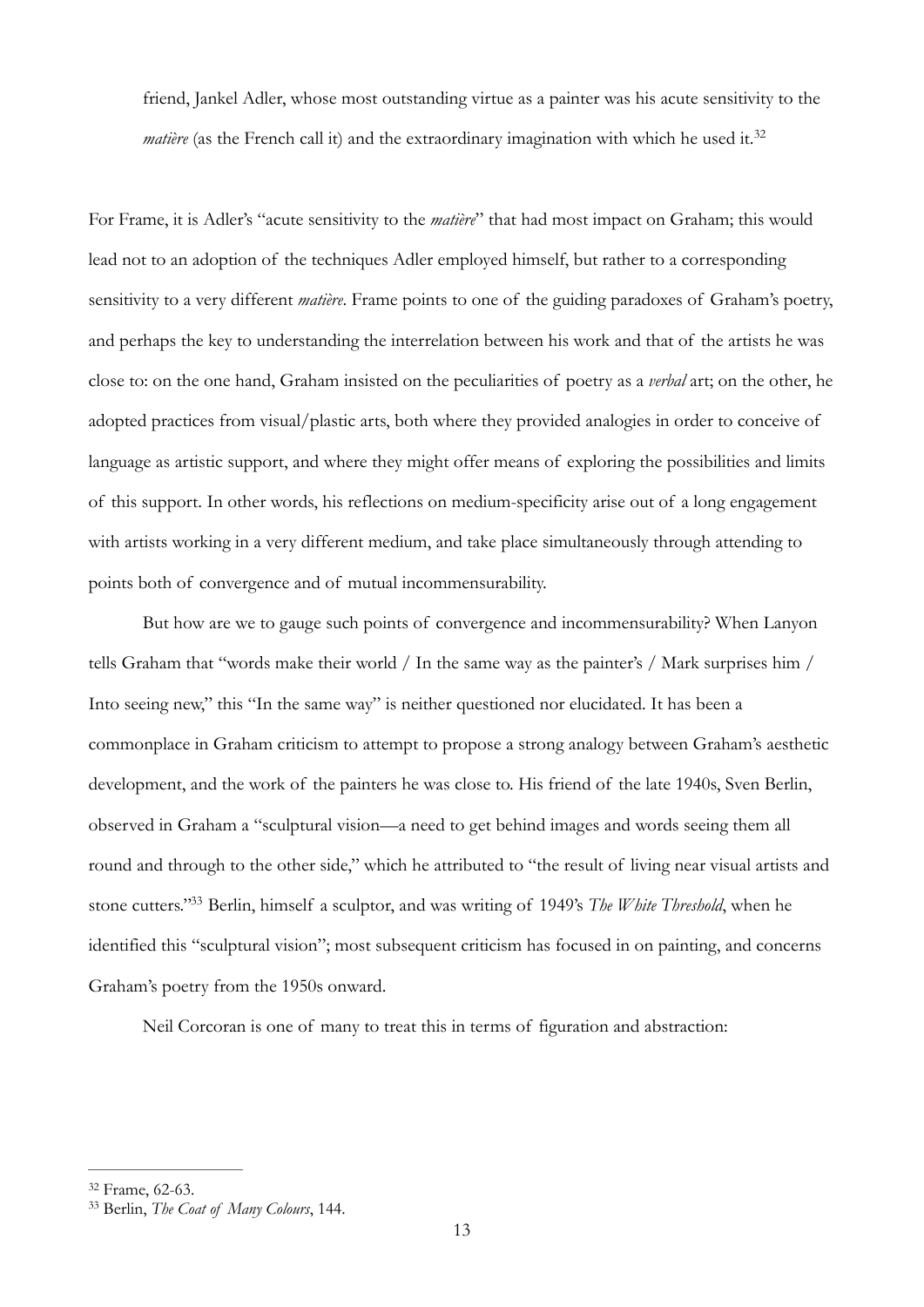<span id="page-13-3"></span>Graham spent most of his later life in Cornwall, among a community of artists who, beginning as figurative painters, gradually moved towards abstraction (without necessarily, in all cases, wholeheartedly or permanently embracing it). ... Their move away from figuration towards selfreflexively "painterly" vaues, towards a primary concentration on the material itself and the material's behaviour, undoubtedly influenced Graham's own linguistic experiments. [34](#page-13-0)

<span id="page-13-4"></span>Similarly, for Ralph Pite, Graham "shared with the painters a concern with work in which abstract and figurative meet; that is, in which the medium (paint or language) encounters 'something other than itself'—a landscape or the selfhood of the artist or the 'effects which [...] things produced.["](#page-13-1)<sup>[35](#page-13-1)</sup> Pite then goes on to see Graham's poem 'Hilton Abstract' as "join[ing] urgency with cool, the adolescent's hot blood with aloof intellectuality, philandering with unworldliness" and in this regard not only reflects Hilton's rather tempestuous personality, but also "repeats the tension and contention of post-war abstract art.["](#page-13-2)<sup>[36](#page-13-2)</sup> Peter Maber also attempts to identify such analogues, only with regard to Wynter rather than Hilton:

<span id="page-13-5"></span>By 1956 Wynter's painting had eschewed all explicit traces of representation, charactiersed by its all-over chains of brushstrokes with no specific focal point, so that the viewing eye is left to wander; then, around 1960, landscape traces returned to his canvasses, but in abstracted, element states that can never be categorically pinned down. Complexity and directness engage in an ongoing debate, one sometimes leading to the other, while at another moment seeming

<span id="page-13-0"></span><sup>&</sup>lt;sup>[34](#page-13-3)</sup> Neil Corcoran, *English Poetry Since 1940*, 49-50. Ned Gooding remarks a comparable shift in Roger Hilton's painting, starting in 1957—the year after he met Graham and relocated from London to Cornwall. This later work exhibits "greater openness of his composition from 1957 on—a more atmospheric and aerial, or aquatic, pictorial space, a kind of weather." Cited in Oldham, 69.

<span id="page-13-1"></span>Ralph Pite, 'Abstract, Real and Particular: Graham and Painting', in Pite and Hester Jones (eds.), *W.S. Graham:* [35](#page-13-4) *Speaking Towards You* (Liverpool: Liverpool University Press, 2004), 67.

<span id="page-13-2"></span> $36$  ibid., 68.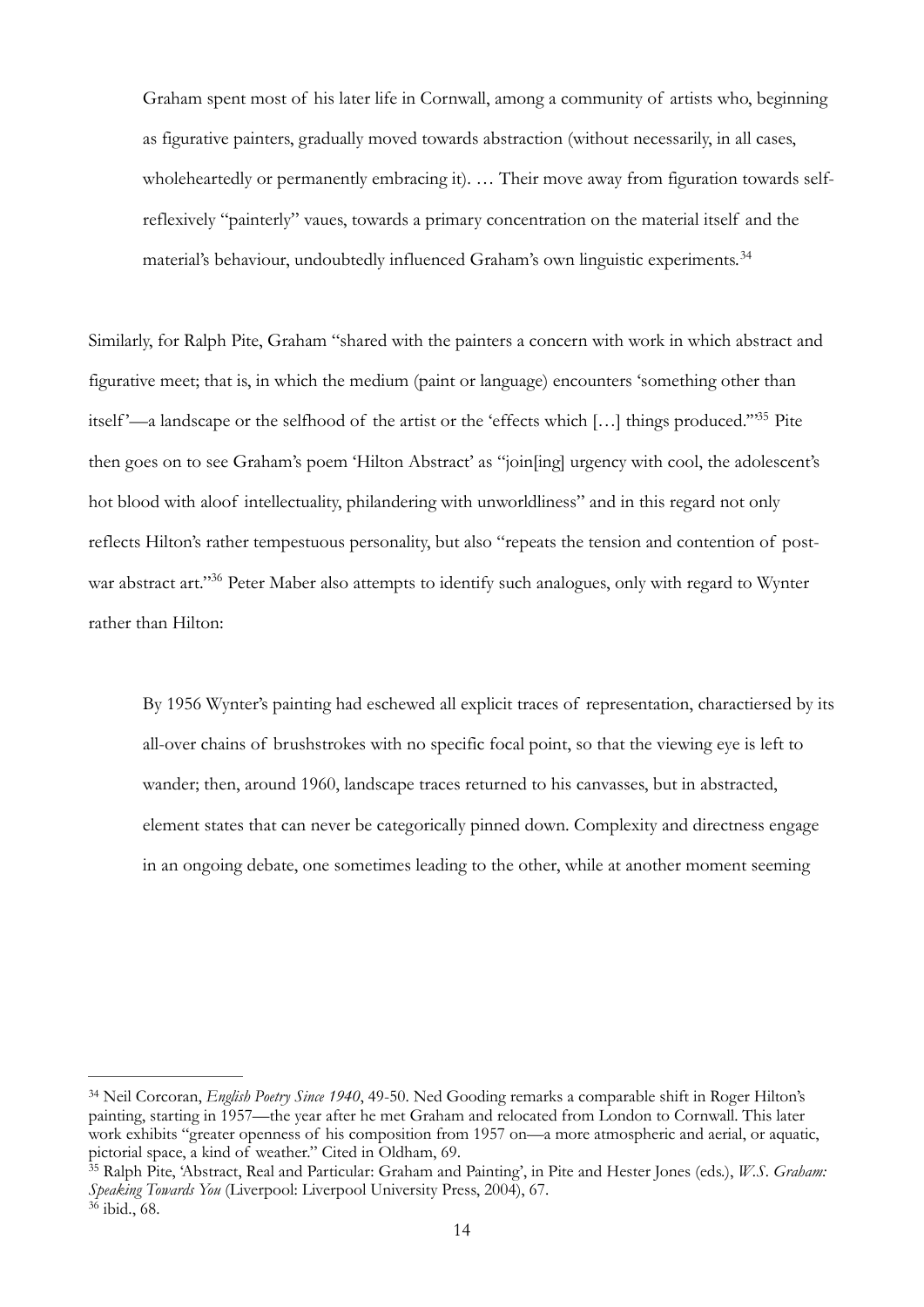<span id="page-14-4"></span>mutually exclusive terms. These are precisely the polarities and convergences that Graham's poem [Wynter and the Grammarsow], and even his poetry as a whole, negotiates." [37](#page-14-0)

<span id="page-14-5"></span>For both, Graham's work becomes a kind of latent art criticism, interiorizing the problematics of his contemporaries' painting into verse. W.N. Herbert, by contrast, argues that Graham has adopted the techniques of his peers, and their forerunners: "Like the cubists with perspective, he reduces the referential play of language, the recessional space in which narrators strut and landscapists shape, to a deft area of echoes, perfumes, keys and janglings, that will allow us only infuriating glimpses round its shoulders.["](#page-14-1)<sup>[38](#page-14-1)</sup> This would imply that Graham's debt to painterly abstraction contradicts what Charles Altieri identified in modernist American poets, where "[t]he crucial question … is not whether poetry can adapt the same principles of formal syntax that the painters employed, but whether it can respond in its own ways to the transformations of ethos and agency made possible by locating the semantic force of the work in the qualities of authorial action to which the work becomes testimony."<sup>[39](#page-14-2)</sup> For Herbert, it is precisely a question of adapting this syntax. This relation is further complicated by Graham's own description of his 1955 poem 'The Constructed Space': "It is meant to be as 'abstract' as I can make it, unvisual in its images and suggesting no place or atmosphere.["](#page-14-3)<sup>[40](#page-14-3)</sup> When abstraction is displaced from painting to poetry, it abstracts away from the visual as such: it is something adopted from cubist treatments of perspective, perhaps, but subsequently displaced away from the visual field the cubists explored.

<span id="page-14-7"></span><span id="page-14-6"></span>Herbert's denial of "recessional space" in Graham's poetry, however, overlooks both the openness of Graham's linguistic play, and the continual commitment to place elsewhere in his poetry both the place set up by the poem, and the places the poem inhabits. As Graham puts it in a late

<span id="page-14-0"></span><sup>&</sup>lt;sup>37</sup>Maber, "Strange to Language": WS Graham's Bryan Wynter and the Problematics of Verbal-Visual Communication', 38. In another article on Graham and the St Ives School, Maber also seeks out analogies of stylistic resemblance: "We might find a parallel between the poem's ['Hilton Abstract'] repeated lines and the repeated figures which recur time and again in Hilton's paintings of the period; such repetition might also be said to draw attention to the surface of the poem, to its physical reality on the page, and to its artificiality—providing still further points of connection with Hilton. […] Just as Hilton's flat surfaces begin to recede and project, and his forms to soften and to move, so Graham's form melts and his textures vary." ("The poet or painter steers his life to maim': W.S. Graham and the St Ives modernist school." *Word & Image* 25:3 (2009), 258-71, 264)

<span id="page-14-1"></span><sup>&</sup>lt;sup>[38](#page-14-5)</sup> Herbert, 'The Breathing Words', *Edinburgh Review* 75 (1987), 101-02.

<span id="page-14-2"></span><sup>&</sup>lt;sup>[39](#page-14-6)</sup> Charles Altieri, *Painterly Abstraction in Modernist American Poetry: The Contemporaneity of Modernism* (CUP, 1989), 223.

<span id="page-14-3"></span><sup>&</sup>lt;sup>[40](#page-14-7)</sup> Letter to Alan Clodd, 9 February 1955. Nightfisherman, 143.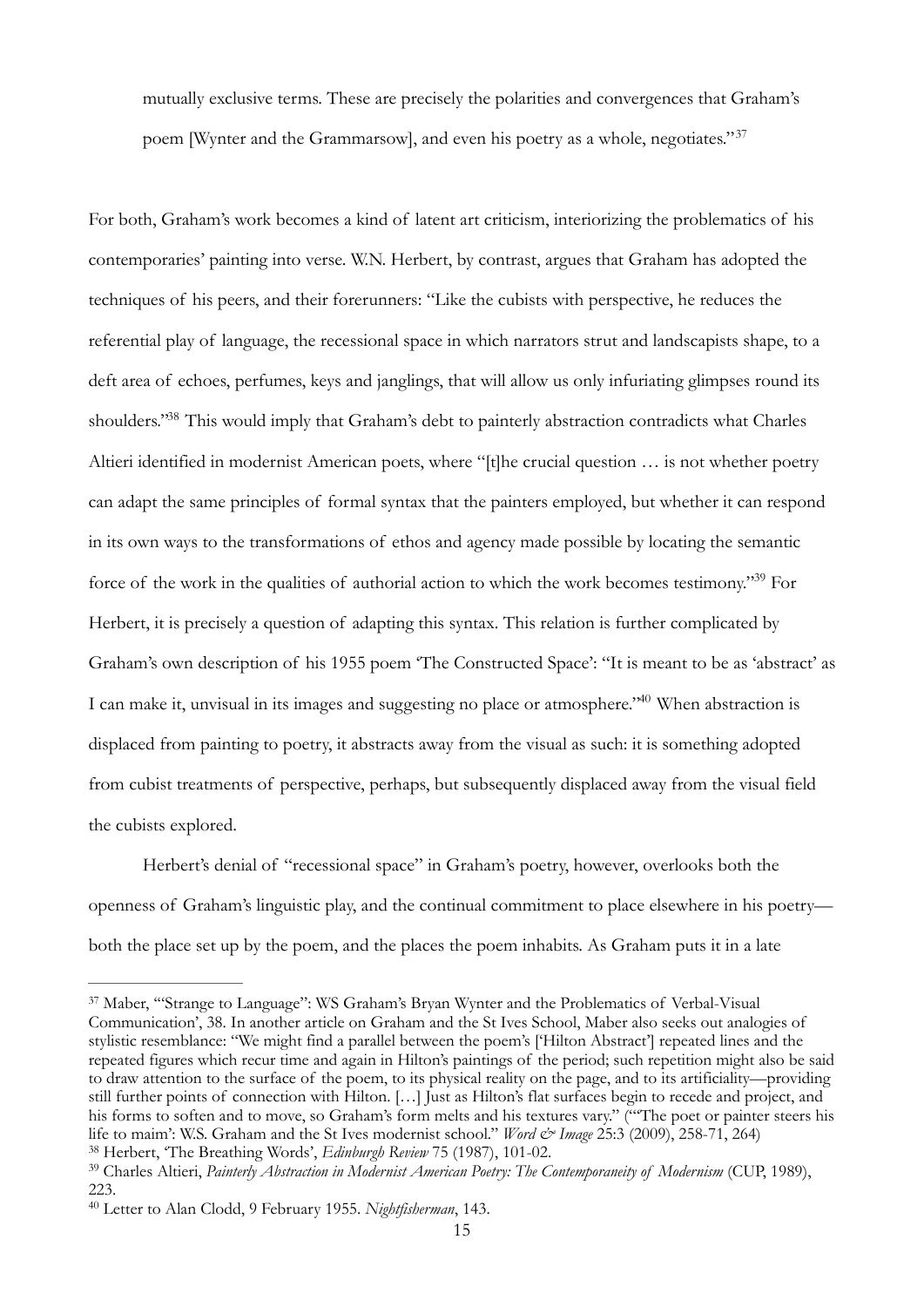<span id="page-15-5"></span>interview, he aspires in his poems ["](#page-15-0)to make a place at that time where you can feel more truly *in*."<sup>[41](#page-15-0)</sup> In these respects Graham would seem closer in spirit to Lanyon, whose work Patrick Heron identified as an attempt ["](#page-15-1)to reconcile the shallow space of Cubism with the infinite depths of landscape."<sup>[42](#page-15-1)</sup>

<span id="page-15-9"></span><span id="page-15-8"></span><span id="page-15-7"></span><span id="page-15-6"></span>Heron's observation can help situate Graham's poetics within a broader set of debates in postwar modernist art theory. When Corcoran sees the St Ives painters' to be turn to abstract to involve "a primary concentration on the material itself ", he is effectively echoing the account Clement Greenberg gives of modernist painting in general.<sup>[43](#page-15-2)</sup> Graham's artist peers, however, never did fully subscribe to the work of those painters Greenberg advocated[.](#page-15-3)<sup>[44](#page-15-3)</sup> In the mid-1950s, the moment of greatest artistic upheaval for these painters, Heron wrote: "the illustionistic operation of any image recorded on a flat surface is painting's inherent magic, its unique power. […] The merest scratch of a line on a white surface induces sensations of recession—of an imagined form advancing out of or falling back through the place where the marked white surface stands.["](#page-15-4)<sup>[45](#page-15-4)</sup> The refusal to choose between abstraction or figuration issues from this belief that no mark on a flat surface leaves the surface intact. As Pite puts it, "the medium (paint or language) encounters 'something other than itself", and it is precisely the exposure to something "other" that distinguishes "medium" from *matière*. Medium, as its etymology suggests, entails mediation. Heron saw this as the point at which he and his peers in St Ives were out of sync with the Abstract Expressionist. Of the Tate Gallery's 1956 exhibition, "Modern Art in the United States," which introduced Rothko, De Kooning, Kline and others to British audiences for the first time (Pollock had been shown at the ICA in 1953), Heron wrote: "I was fascinated by their

<span id="page-15-0"></span><sup>&</sup>lt;sup>[41](#page-15-5)</sup> Interview: "I Would Say I Was a Happy Man" (with John Haffenden), *Poetry Review* 76 nos. 1/2 (1986), 67-74. cf. Peter Lanyon, "I paint places but always the Placeness of them," from a letter letter to Paul Feiler, 1952. In *Peter Lanyon, 1918-1964*, 125.

<span id="page-15-1"></span><sup>&</sup>lt;sup>[42](#page-15-6)</sup> Heron, quoted in the Hayward Gallery catalogue *Peter Lanyon: Air, Land, Sea* (London: South Bank Centre, 1992), 6.

<span id="page-15-2"></span>Clement Greenberg, 'Modernist Painting', in *The Collected Essays and Criticism vol. 4: Modernism with a Vengeance,* [43](#page-15-7) *1957-1969* ed. John O'Brian (U Chicago Press, 1993), 87

<span id="page-15-3"></span><sup>&</sup>lt;sup>[44](#page-15-8)</sup> See Pite, 66-67.

<span id="page-15-4"></span><sup>&</sup>lt;sup>[45](#page-15-9)</sup> Patrick Heron, "Space in Contemporary Painting and Architecture," in *The Changing Forms of Art* (Routledge and Kegan Paul, 1955), 46.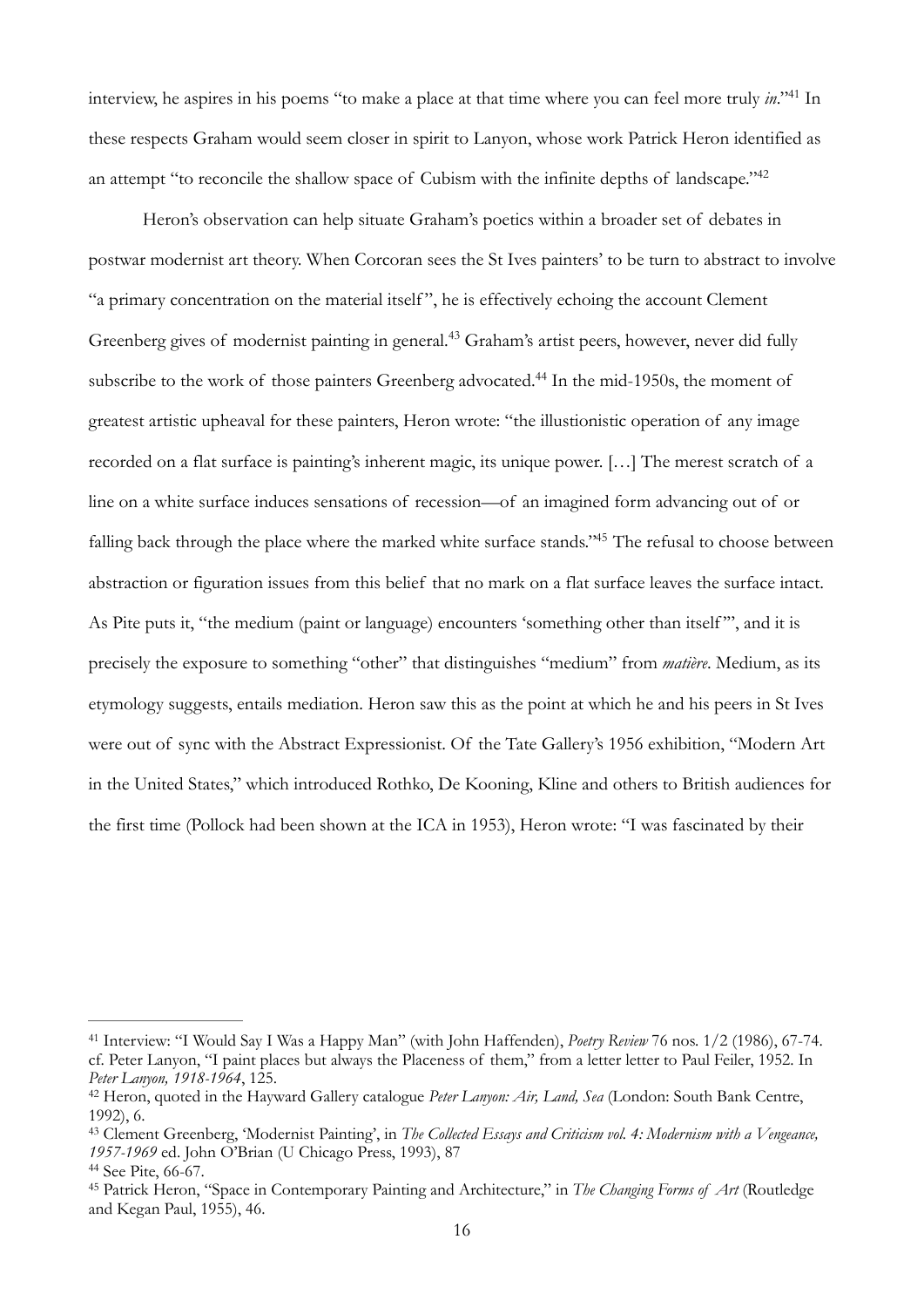<span id="page-16-6"></span>consistent denial of illusionistic depth, which goes against all my own instincts as a painter. Also, there was an absence of relish in the *matière* as an end in itself, an absence of worked-up paint quality."<sup>46</sup>

<span id="page-16-8"></span><span id="page-16-7"></span>What is at issue, then, is a matrix of questions concerning not just abstraction and figuration, but also relations of surface and depth, of material and illusion, of different levels of space and of referentiality. This provides a backdrop for two of the central terms in Graham's conceptual vocabulary: *construction* and *abstract*. Graham had taken to calling his poems constructions by 1942, writing to Montgomerie first, "The poet must make use of the 'inner word' but with it construct carefully and certainly,["](#page-16-1) and a few months later, "I construct in sound."<sup>[47](#page-16-1)</sup> At this juncture, the word "construction" was for artists most associated with the works in perspex produced by Naum Gabo[.48](#page-16-2) Yet Graham might just as easily have taken the word "construction" from his experience as an apprentice engineer in the Greenock shipyards during his teens. In his 'Notes on a Poetry of Release' he intimates as much. Not only is the poem to be thought formalistically as "a successful construction of words," but the poet should "be the labourer carrying the bricks of his time and on the scaffolding of an unknown construction."<sup>[49](#page-16-3)</sup> Berlin notes that Graham, like himself but also like Gabo, had been a trainee engineer, and considered this integral to his "sculptural vision."<sup>50</sup>

<span id="page-16-10"></span><span id="page-16-9"></span>Nevertheless, the enduring importance of "construction" in Graham's poetic vocabulary bears the imprint of Gabo. Lanyon had himself taken to making "constructions" as studies for his paintings from the mid 1940s, and wrote of Gabo's "space construction" that they "construct space—and it is space that interests me.<sup> $351$  $351$ </sup> Graham too put together an installation of constructions for a reading he

<span id="page-16-11"></span><span id="page-16-0"></span><sup>&</sup>lt;sup>[46](#page-16-6)</sup> Heron, 'The Americans at the Tate Gallery', in Mel Gooding (ed.), *Painter as Critic. Patrick Heron: Selected Writings* (London: Tate Publishing, 1998), 102. He would later write: "the fact is that our attitude of indifference to American art came to an abrupt end in January, 1956: and it was the contents of a single room at the Tate Gallery that did the trick—a mere canvas or two apicece by Rothko, Still, De Kooning, Tobey, Pollock, Motherwell and Kline, principally." Heron, "Influences and Affinities: Americans at the ICA / Tobey, Wynter and César" (1958), ibid., 146.

<span id="page-16-1"></span><sup>&</sup>lt;sup>[47](#page-16-7)</sup> The Nightfisherman, 17, 21.

<span id="page-16-2"></span><sup>&</sup>lt;sup>48</sup>Graham is likely to have met Gabo in St Ives around 1943-44: Gabo was there for the duration of the Second World War, at the invitation of Nicholson and Hepworth; Graham was living nearby, and in contact with Nicholson, from 1943.

<span id="page-16-3"></span><sup>&</sup>lt;sup>[49](#page-16-9)</sup> The Nightfisherman, 379, 381. The construction is "unknown" insofar as, Graham argues, "The poet does not write what he knows but what he does not know" (*Nightfisherman* 380). Here we hear an echo of Stephen Dedalus forging out of the smithy of his soul the uncreated conscience of his race, though Graham, very suspicious of McDiarmid and Scots Nationalism, would not have sanctioned such collectivizing claims for his poetry.

<span id="page-16-4"></span> $50$  Berlin, 73, 144.

<span id="page-16-5"></span><sup>&</sup>lt;sup>[51](#page-16-11)</sup> Andrew Lanyon (ed.), *Peter Lanyon: 1918-1964* (Newlyn, 1990), 280.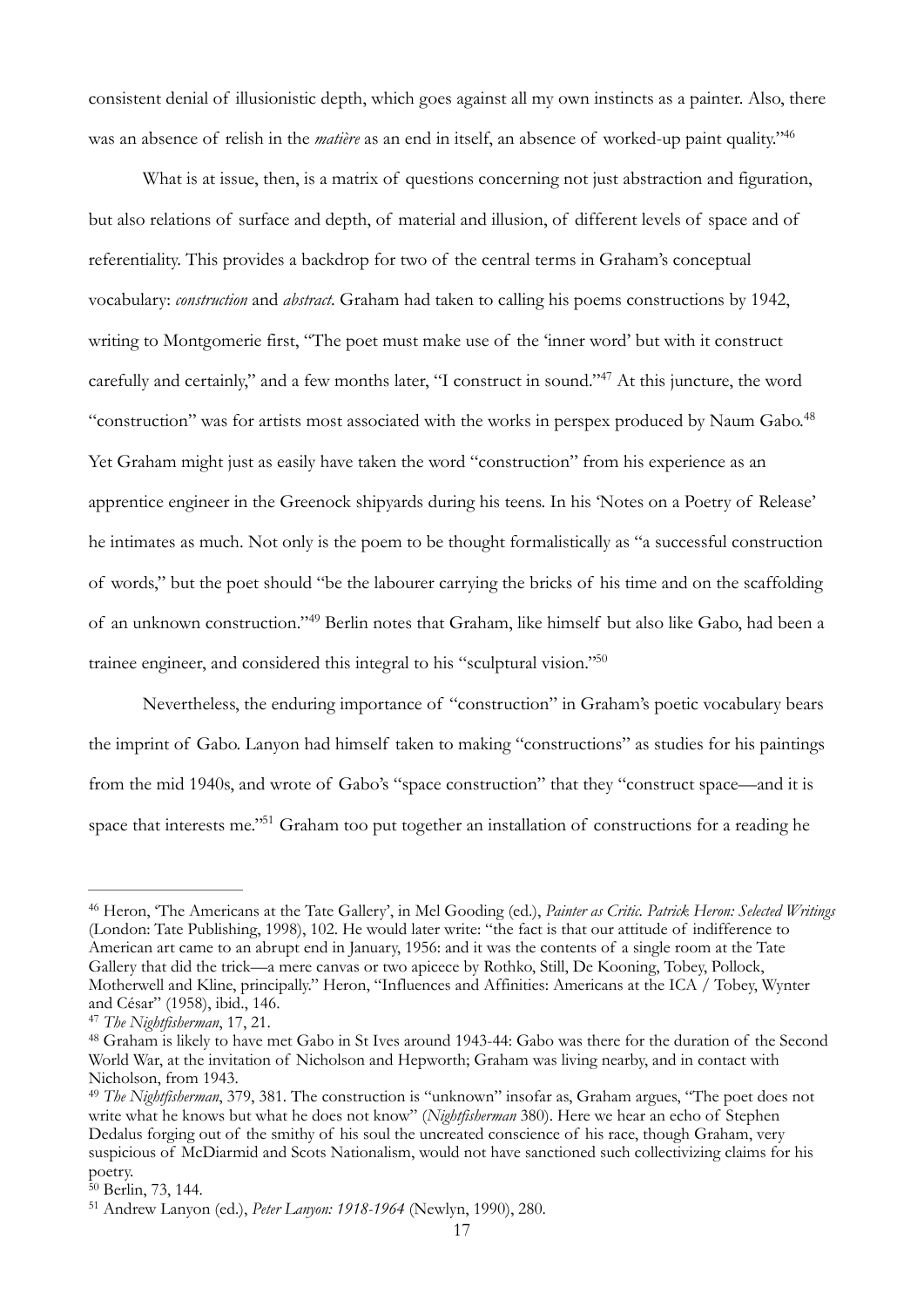<span id="page-17-5"></span><span id="page-17-4"></span>gave at Newlyn Art Gallery in 1960[.](#page-17-0)<sup>[52](#page-17-0)</sup> Gabo's constructions were also crucial to Heron's understanding on pictorial, as well as sculptural, abstraction. Not only do they "brilliantly pursue the definition of a concept in terms of space, and space only,<sup>3[53](#page-17-1)</sup> but they ultimately allow him to go on to argue that illusion is "the sensation of a spatial configuration existing behind (and occasionally in front of) the surface of the picture." As such, abstraction "is inseparable from the sense of space," and "space is the 'medium' in terms of which any pictorial configuration has its being.["54](#page-17-2)

In the same year as Heron's article, Graham was composing 'The Constructed Space'. The poem bears uncanny resemblance in its lexis to Heron and Lanyon's writing, describing its eponymous "space" as an

#### <span id="page-17-6"></span>abstract scene

Stretching between us. This is a public place Achieved against subjective odds and then Mainly an obstacle to what I mean. (NCP 162)

Where Heron and Lanyon are concerned with pictorial space, Graham's is a "space" of communication. Here again, Graham takes up the conceptual framework of 'Notes for a Poetry of Release': language is "vehicle" in constructing this space, but the space is "obstacle" to the communication itself. Whereas Davie's criticism of Graham supposes "artefact" and "communique" as mutually exclusive, here they operate in dynamic interplay. Graham takes communication too seriously to reduce it to a communique. Similarly, when he asks "what lonely meanings are read / Into the space we make", there is an echo of the 'Notes': meanings are "read / Into" our speech through the "space" that is opened up by our speaking. As he put it in the earlier piece, "The poem is the replying chord to the reader. It is the reader's involuntary reply."<sup>55</sup> But now the "chord["](#page-17-3) has become a "silence":

<span id="page-17-7"></span>I say this silence or, better, construct this space

<span id="page-17-0"></span><sup>&</sup>lt;sup>[52](#page-17-4)</sup> Nightfisherman, photo 17, before p. 181.

<span id="page-17-1"></span><sup>&</sup>lt;sup>[53](#page-17-5)</sup> Heron, "Space in Contemporary Painting and Architecture," 43.

<span id="page-17-2"></span>[<sup>54</sup>](#page-17-6) Heron, 46.

<span id="page-17-3"></span><sup>&</sup>lt;sup>[55](#page-17-7)</sup> Nightfisherman, 381.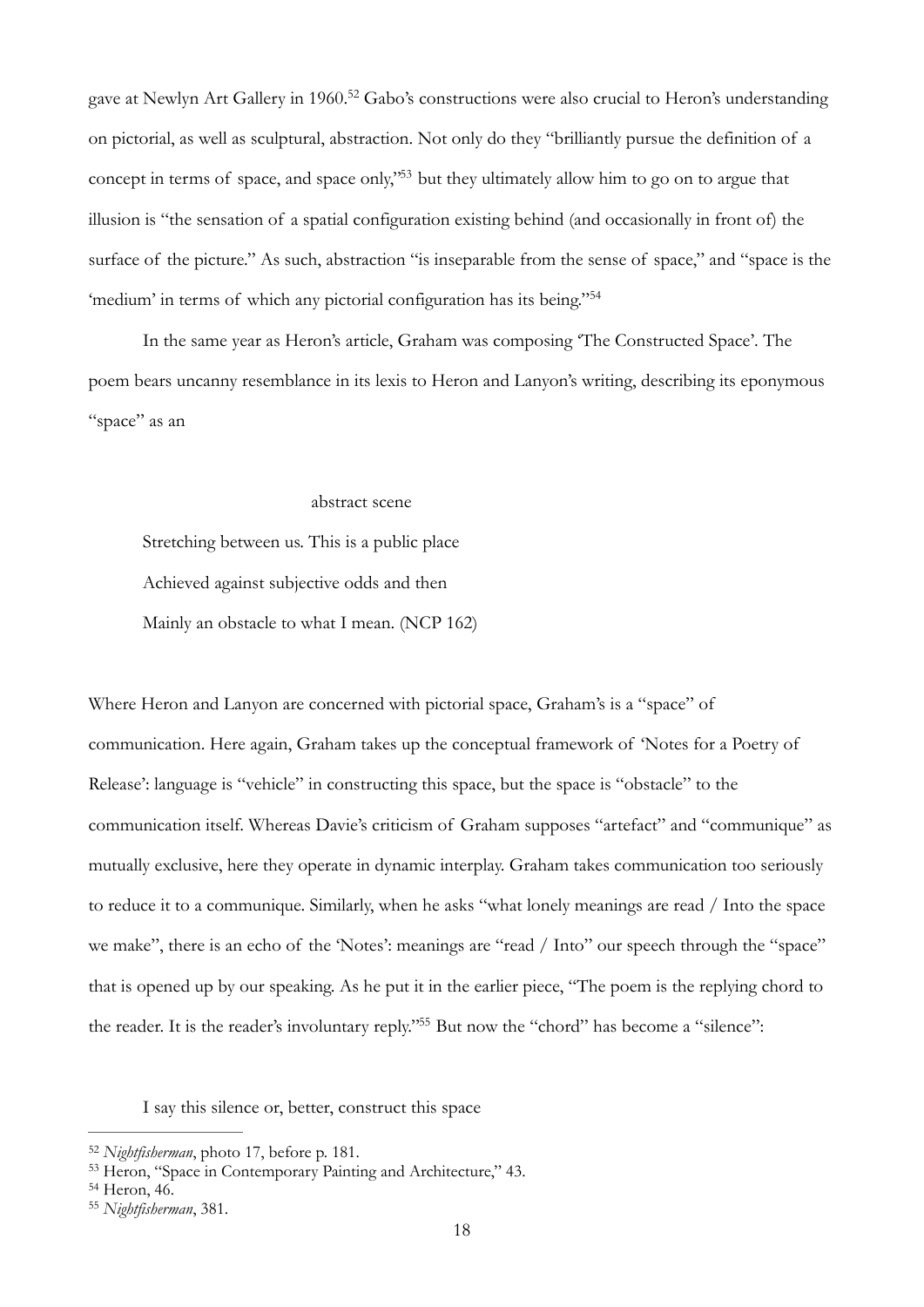So that somehow something may move across

The caught habits of language to you and me.

This will become a recurring figure in Graham's mature poetry. In 'Approaches to How They Behave' (also published in the 1970 collection *Malcolm Mooney's Land*, but written in the late 1960s), he writes of "Having to construct the silence first / To speak out on" (182).

<span id="page-18-3"></span>The dynamics of construction have now been displaced onto the problematic of communication: what is "constructed" is the space in which we communicate, an "abstract scene" opened up by an "abstract act." Indeed, a notebook from the period suggests that the poem's initial title was 'The Abstract Space'.<sup>[56](#page-18-0)</sup> Within this "abstract scene", we will then read meaning into words put there by another, will draw sound from out of the silences between us. This then suggests a further analogy with painterly abstraction: where for Heron, Hilton, Lanyon, Wynter, and others, pictorial abstraction signified a shift from representing figures within the field of the visual to a study of the emergence of the field of the visual as such, Graham's poetic abstraction moves away from individual acts of meaning-making towards charting the emergence of the field in which meaning-making takes place[.57](#page-18-1)

<span id="page-18-5"></span><span id="page-18-4"></span>Such abstraction belongs to the medium of poetry in two senses: language as a material resource (its syntactic, lexical, phonological structure and so forth), and the "caught habits" of linguistic communication, be it our sociality or particular generic features of poetry[.](#page-18-2)<sup>[58](#page-18-2)</sup> What is most provocative in this regard is that in his letters Graham aligns poetic abstraction with *meter*. A notebook sent to Wynter in November 1958 contains the reminder:

<span id="page-18-0"></span><sup>&</sup>lt;sup>56</sup>W.S. Graham Fonds, University of Victoria, Notebook 1. It will only have been changed when the third stanza was added.

<span id="page-18-1"></span><sup>&</sup>lt;sup>57</sup>Here, in fact, is a further discrepancy from Altieri's account. Altieri sees abstraction to involve a return to "the structuring activity of the artist" (Altieri, 38), but for Graham, the agency is displaced onto a language that is *abstracted away* from intentions, so that meaning is

<span id="page-18-2"></span><sup>&</sup>lt;sup>58</sup>Indeed, a 1949 notebook indicates that Graham's focus on the "abstract" in poetry was filtered through his reading of Wallace Stevens's "Notes Towards a Supreme Fiction" as much as his responses to abstract painting: here he intones to himself: "It Must Be Abstract." Graham, 'From a 1949 Notebook, given to Elizabeth Smart in the 1950s', in Edinburgh Review 75 (1987), 25-36, 32.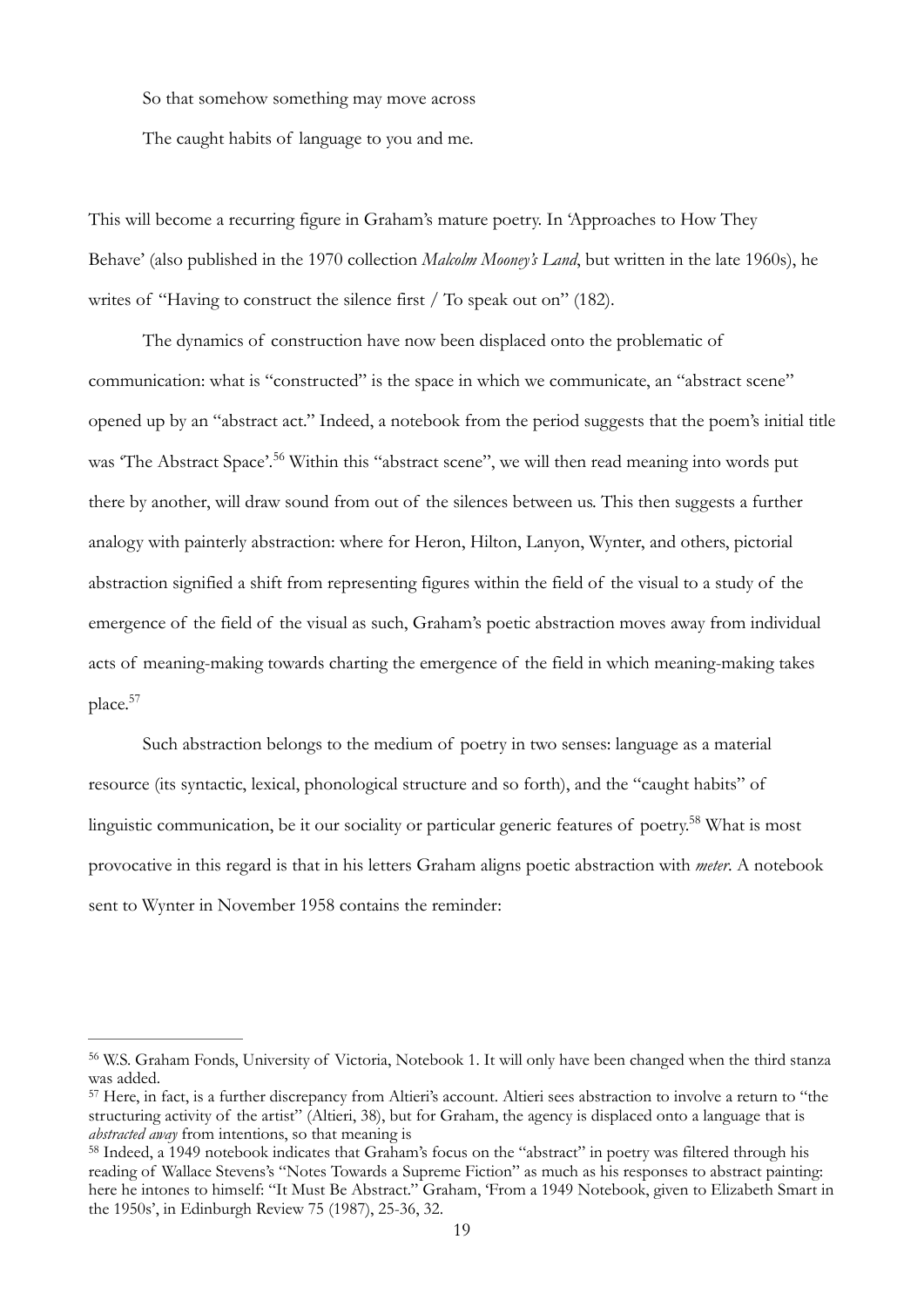<span id="page-19-4"></span>I remember that always somewhere under the live and speaking idiom of the Voice in poetry there is the count, the beats you can count on your fingers. Yes always under the shout and whimper and the quick and the slow of poetry there is the formal construction of time made abstract in the mind's ear. And the strange thing is that that very abstract dimension in the poem is what creates the reader's release into the human world of another.<sup>[59](#page-19-0)</sup>

<span id="page-19-6"></span><span id="page-19-5"></span>That which creates intimacy, which allows the individual "Voice" to speak, is the "formal construction of time made abstract". To Ruth Hilton (wife of Roger) on 24 January 1966 he makes a similar claim: "Art expression is a voice between two things. Abstract formality and the very human gesture. And one doesn't work without the other."<sup>[60](#page-19-1)</sup> And, when asked to comment on his poetics in 1974, he writes: "Although I love the ever-present metronome in verse, I am greedy for my rhythmic say. The gesture of speech often exists, moving seemingly counter to the abstract structure it is in.["](#page-19-2)<sup>[61](#page-19-2)</sup> Jeremy Noel-Tod has suggested that Graham's use of the line-break should be understood as emerging out of his close connection with the St Ives painters: "Appropriately for a poet who lived so long among artists, the line-breaks of Graham's later work draw attention to themselves with a graphic and even plastic force, in order to draw a live individual out of the mountain of 'almost physical language'.["](#page-19-3)<sup>[62](#page-19-3)</sup> What Noel-Tod sees happening in line-breaks I would apply to meter more generally: it is when the line-break points to a prosodic pattern not subordinated to semantic emphasis, after all, where it attains an autonomy to shape speech rather than merely be shaped from out of speech, thereby disclosing its "plastic force".

<span id="page-19-7"></span>Language is a "plastic" medium in two senses. On the one hand, it is "almost physical"; but on the other it is characterized by a protean capacity for being reshaped, reworked, and reshaping and reworking in turn. At those moments when "the formal construction of time made abstract" surfaces inside a "live and speaking idiom", we are alerted to both forms of plasticity. This is central to one of the most distinctive features of Graham's "rhythmic say": the way that stanzas come to rest in iambic cadence. Thus, when he writes in 'The Thermal Stair' that—

<span id="page-19-0"></span><sup>&</sup>lt;sup>[59](#page-19-4)</sup> Nightfisherman, 162.

<span id="page-19-1"></span><sup>&</sup>lt;sup>[60](#page-19-5)</sup> Nightfisherman, 197.

<span id="page-19-2"></span><sup>&</sup>lt;sup>[61](#page-19-6)</sup> "W.S. Graham comments", in Vinson (ed.), *Contemporary Poets*, 575.

<span id="page-19-3"></span><sup>&</sup>lt;sup>[62](#page-19-7)</sup> Jeremy Noel-Tod, "'So, Farewell / Then': W.S. Graham, E.J. Thribb, and the Shaping Line-Break", *Journal of British and Irish Innovative Poetry* 4.1 (2012), 23-32, 30.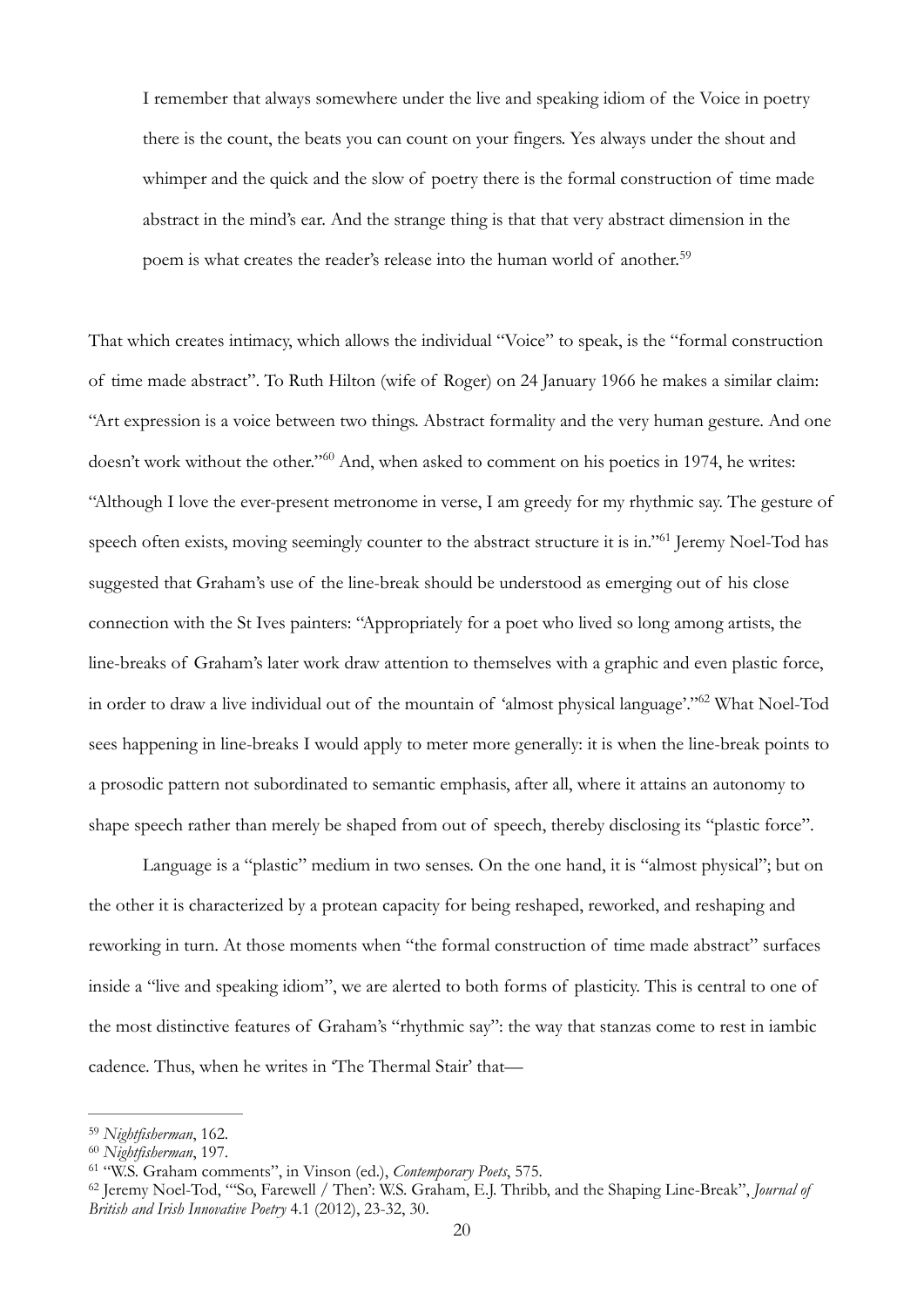The poet or painter steers his life to maim

Himself somehow for the job. His job is Love

Imagined into words or paint to make

An object that will stand and will not move.

<span id="page-20-1"></span>—we should note how the final line, "An object that will stand and will not move", resolves into pentameter[.](#page-20-0)<sup>[63](#page-20-0)</sup> Similarly, the closing statement of 'The Constructed Space': "Yet here I am / More truly now this abstract act become". In the former, the object's ability to "stand"—its autonomy from its author, its objecthood—is secured by the abstract patterns of meter; in the latter, the insistence on "abstraction" is echoed in its metrical resolution (here made more conspicuous by the syntactic inversion that both facilitates this pattern, and is exacted by this pattern). At such moments, as he puts it in 'Approaches to How They Behave', "I / Was tripped and caught into the whole / Formal scheme which Art is" (NCP 182). What poetry takes from painterly abstraction is twofold: its awareness that Art itself is a "formal scheme", and the need for any such scheme to emerge out of the specific materials of a medium at once verbal and plastic.

# Plastic and visual

Whereas his painter contemporaries were turning to abstraction in order to "disturb] ... what / We expect light to do," Graham used abstraction in poetry to grasp the sites of communication. His resources were "unvisual images" and the "count" of meter. This points to two kinds of analogy with painting and sculpture: firstly, that where painting/sculpture turns to abstraction to explore the modalities of vision, Graham's abstraction concerns the modalities of communication; secondly, that Graham adopts from painting/sculpture an attentiveness to the plasticity of his medium—viz., words. However, when Graham was experimenting with "visual ideas of Kandinsky's deep seaweed ribbon

<span id="page-20-0"></span><sup>&</sup>lt;sup>63</sup>Interestingly, in his instructions on reading this poem aloud to Anthony Astbury, he says the delivery should remain "easy like casual speech," indicating that the irruption of metrical cadence should never wholly give up its "live and speaking idiom." Letter not dated, though the reading was 5 November 1977. Greville Press Archive, Brotherton Library, Leeds University, Box 15.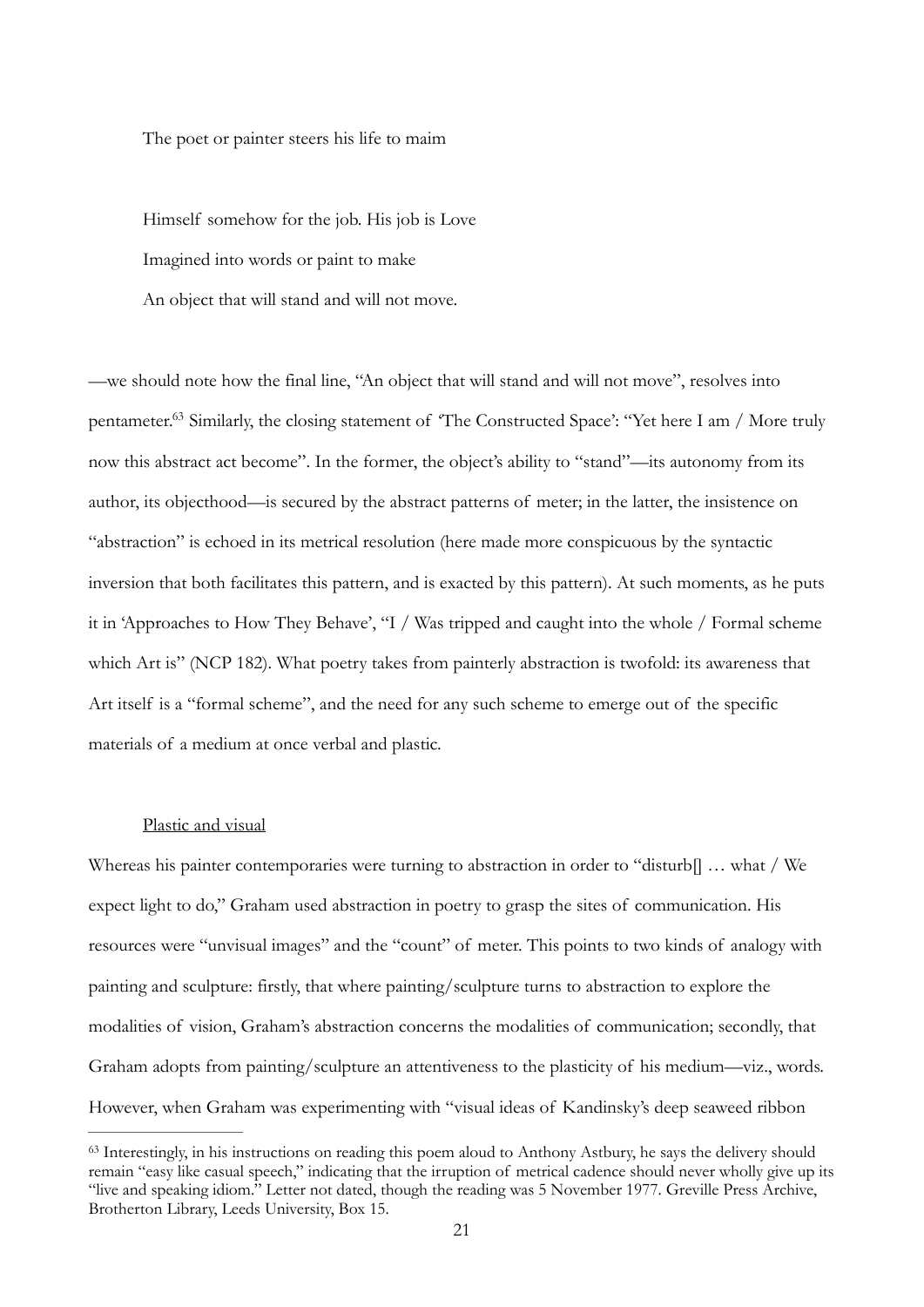<span id="page-21-5"></span>painting"[,](#page-21-0) <sup>[64](#page-21-0)</sup> abstract painting's treatment of the visual suddenly itself became a resource for poetry, and Graham started experimenting with ekphrastic description. All that ultimately made it into publication was the line "Kandinsky's luminous worms" (NCP 251), from 'Implements in their Places' (1970-72), but in his manuscript sketches show the extent to which Graham worked through a set of verbal motifs, before deciding, as he told Clodd, that it "came to nought."[65](#page-21-1)

<span id="page-21-6"></span>What kind of ekphrasis is this? "Deep seaweed ribbon painting" might suggest a specific work (although Kandinsky titled no painting thus); alternatively, it might indicate a particular style of Kandinsky painting, and hence constitute what John Hollander has termed ["](#page-21-2)notional ecphrasis." One undated draft puts together the following image:

<span id="page-21-8"></span><span id="page-21-7"></span>The choir of urchins and the sea-stars sing From their dark ledges and Kandinsky's ribbons Of weed with yellow follicles lean with the moon.<sup>[67](#page-21-3)</sup>

Another worksheet from the same file, however, describes "a black / Ribbon of weed with follicles / Influenced by Kandinsky's eye": which would indicate that Kandinsky is being deployed to provide a general "visual idea", rather than the poem incorporating specific motifs from a specific work. Skelton dates these to approximately 1968. If so, the first extant Kandinsky worksheet is from a draft for 'Malcolm Mooney's Land' (dated 5 February 1965). This evokes

<span id="page-21-9"></span>The skiller pack

Viciously after the tongues of the great sound Starfish, urchins, electric plankton dredged Up from Kandinsky's pressured tranch.<sup>68</sup>

<span id="page-21-4"></span><span id="page-21-3"></span>W.S. Graham Fonds, University of Victoria, File 20, undated. The sketch is given the name 'Kandinsky's [67](#page-21-8) Ribbons' by Robin Skelton, and published first in *Aimed at Nobody: Poems from Notebooks* (reprinted in NCP 304). <sup>[68](#page-21-9)</sup> National Library of Scotland, Acc. 12468/7

<span id="page-21-0"></span><sup>&</sup>lt;sup>[64](#page-21-5)</sup> Letter to Alan Clodd, 5 February 1970, National Library of Scotland, Acc. 12468/7

<span id="page-21-1"></span><sup>&</sup>lt;sup>[65](#page-21-6)</sup> Letter to Clodd, 5 February 1970.

<span id="page-21-2"></span><sup>&</sup>lt;sup>[66](#page-21-7)</sup> Hollander, *The Gazer's Spirit: Poems Speaking to Silent Works of Art* (Chicago UP, 1995), 4.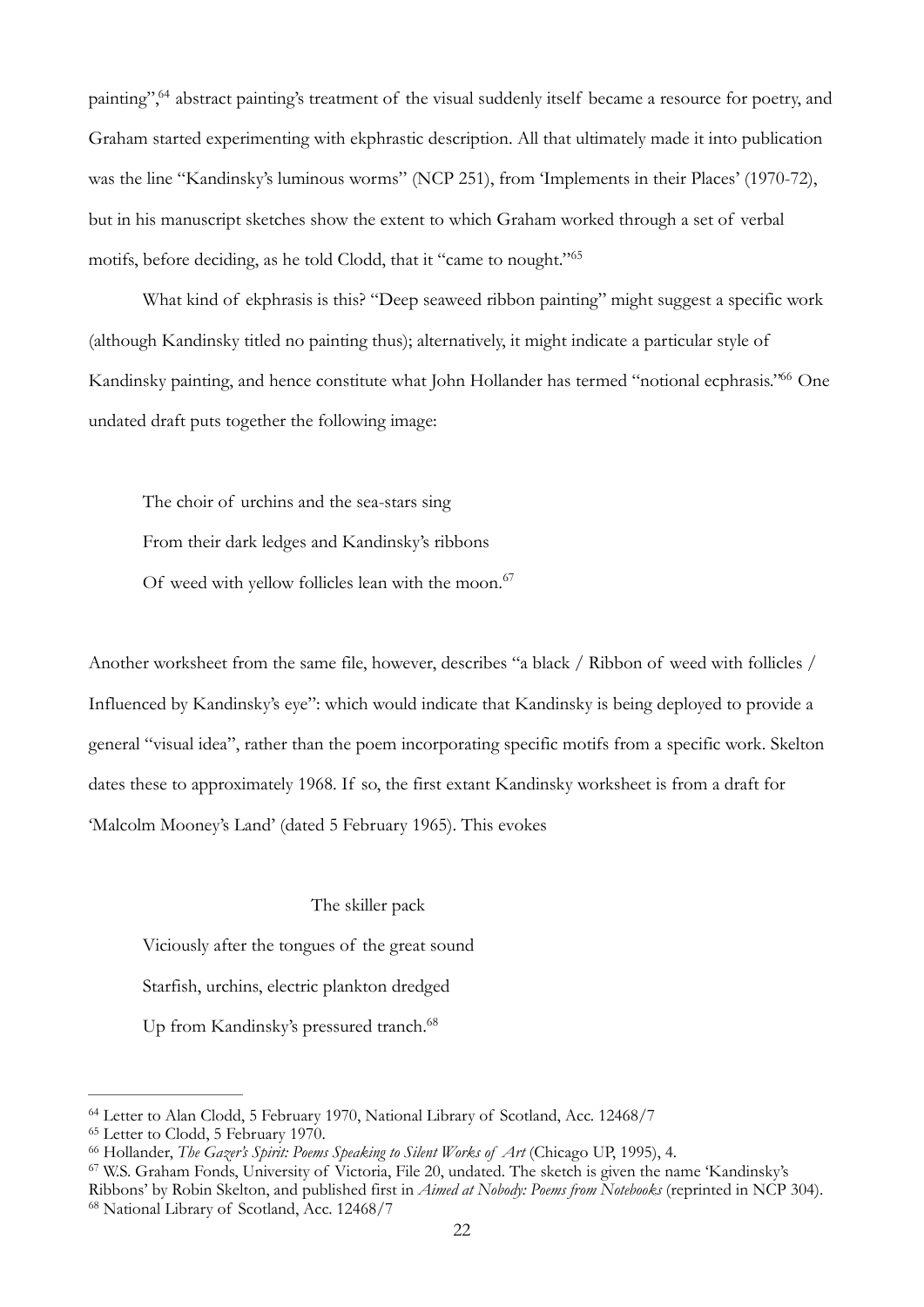But here too, "Kandinsky's pressured tranch" could imply either a specific painting, or a more generic repertoire. Either way, it is striking that Graham's response to Kandinsky's abstract work is to identify individual figures, something which seems to contravene his earlier poetics.

These Kandinsky sketches resurface throughout Graham's letters and worksheets of the late 1960s and early 70s. A letter from January 1966 is interrupted with the evocation of "Electric plankton. Gigantic microcosm. Speckled colliding nebulae. The little shocks in the labyrinths of the silent areas. Kandinsky's dredge from the nether deep."<sup>[69](#page-22-0)</sup> Then, also in 1966, a manuscript draft sees him experimenting with several variations of the phrase "a nest / Of electric creatures from / Kandinsky's deepsea dredge"[.](#page-22-1)<sup>[70](#page-22-1)</sup> Graham has two draft poems under the title 'Kandinsky and Cousin Bridget' in 1966-67, the latter of which ends by describing the sky as "like a hoisted deep / Sea dredge of creatures", an image then taken up in the (again unpublished) poem 'Beginnings Idiom Invention'. Here

<span id="page-22-3"></span><span id="page-22-2"></span>the lit sky

Looking down swings over Us like a hoisted deep

Sea dredge of creatures.

An even more concerted description survives in a letter to Roger Hilton which, although undated, is estimated by the editors of *The Nightfisherman* to be from late 1969 or early 1970:

23

From a deepsea sac Kandinsky dumped His individual trawl. A list. Certain Sea-stars, frail urchins from lost ledges, Yellow-follicled weeds which only waved From far above, sad horses from twenty Fathoms down, long-pronged darlings

<span id="page-22-1"></span><span id="page-22-0"></span><sup>&</sup>lt;sup>[69](#page-22-2)</sup> Letter to Ruth Hilton, 24 January 1966. *Nightfisherman*, 196 <sup>[70](#page-22-3)</sup> National Library of Scotland, MS. 26019.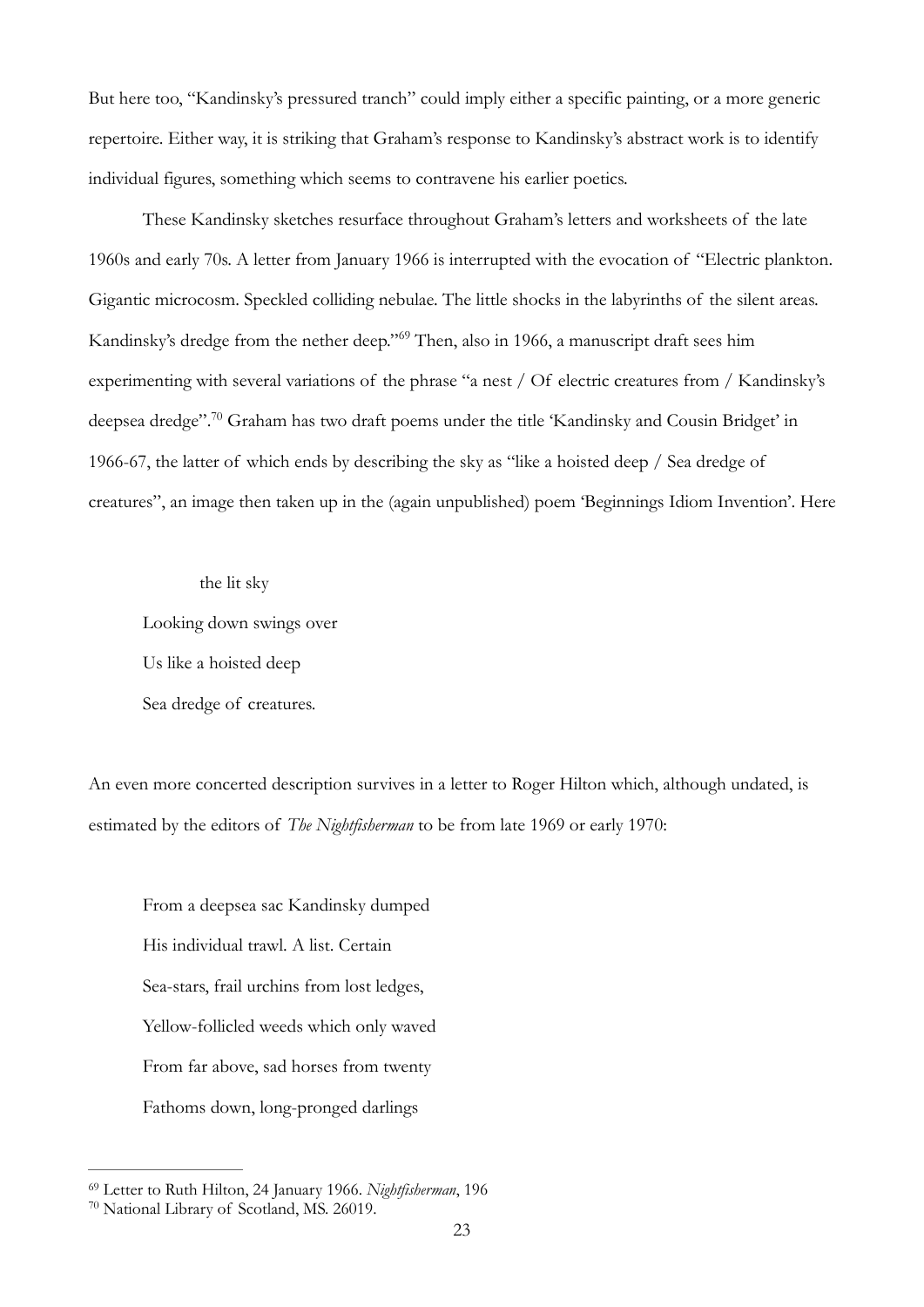Of their dark territory, frilled worms Of light, moving cucumbers who are not Sex symbols, and printed ribbons of gigantic Weed which are even saying something on their Own, torn-off anemones, their frills Still waving in the air, and some small fish Maybe who have not been blown up by the Changed pressure  $[\dots]$ .<sup>71</sup>

<span id="page-23-1"></span>The closest Graham comes to completing these is in the poem 'The Dredge', although this too remained unpublished during his lifetime. This poem starts:

With you present I empty out The deep-sea dredge. Is there any Creature which interests you? You Must watch your feet and put this down In your life-book and begin

A new curiosity. On this deck A knot of seaweeds and creatures Squirms. Kandinsky's micro worms Are still alive under the weed To nose out at us two who read. (NCP 305)

As the sketches accumulate, we see Graham circling round the same motifs and gestures, revising and reworking, searching for alternative points of entry to the painting, or ways of incorporating the painting into a broader poem. Throughout, he employs a logic of figuration—and in

<span id="page-23-0"></span><sup>&</sup>lt;sup>[71](#page-23-1)</sup> Nightfisherman, 236.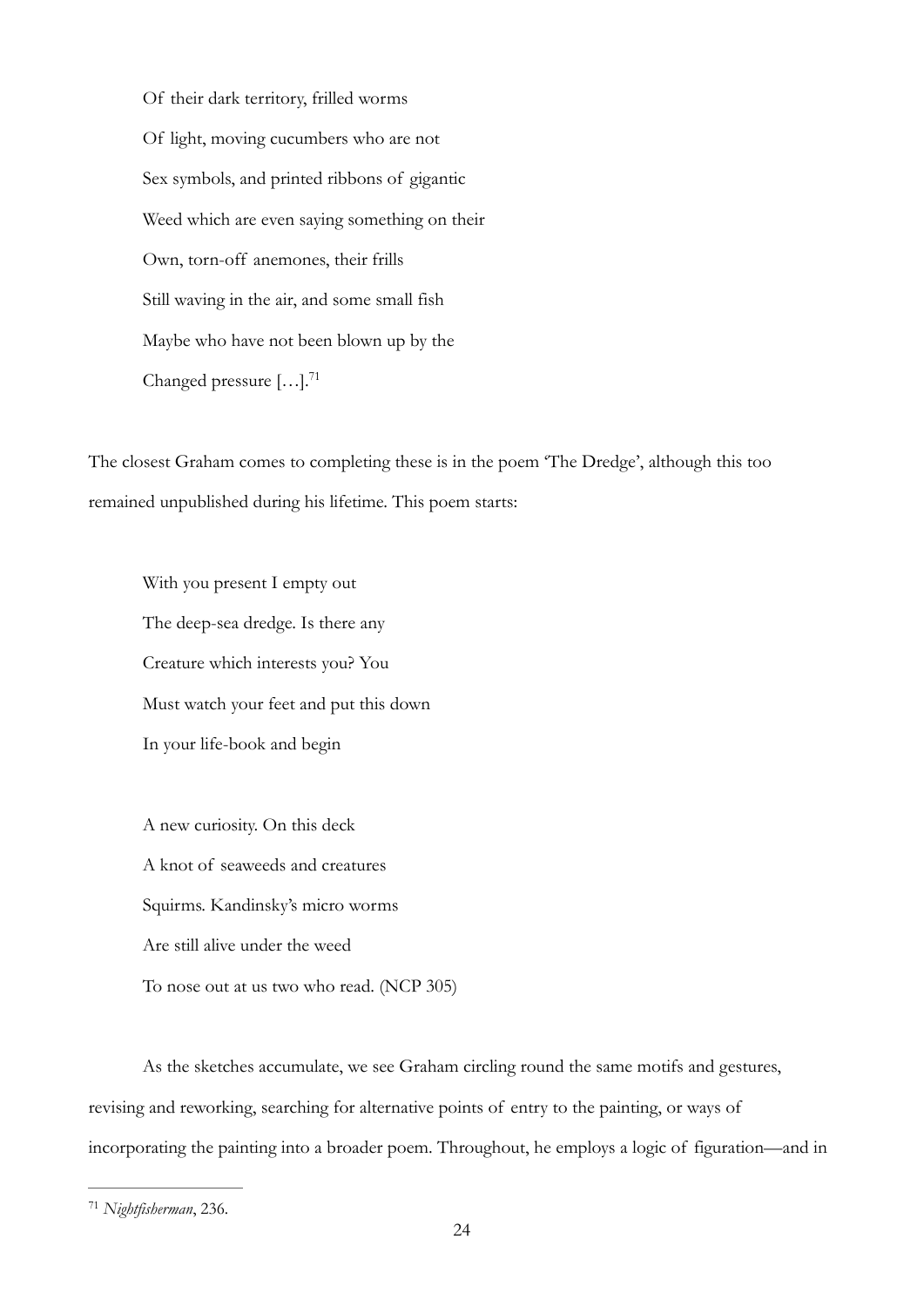various senses. First of all, there is description: Kandinsky's painting becomes a "sac" in which is deposited a whole "trawl" (or "tranch", or "sea-trench", or "deepsea dredge") of "starfish, urchins, electric plankton"; of "electric creatures"; of "urchins … sea-stars … "ribbons / Of weed with yellow follicles"; of "Sea-stars, frail urchins … Yellow-follicled weeds … sad horses … frilled worms / Of light... cucumbers... ribbons of gigantic / Weed ... torn-off anenomes ... some small fish / Maybe"; of "seaweeds and creatures … micro worms". Further worksheet sketches describe "this streaming heap, iodine / Acrid", "brittle stars, / A beast on broken stilts … A torn tentacle tip," and even a "black angler" and the "line" (presumably of a fishing rod) that "comes in / Quivering from the floor of the main.["](#page-24-0)<sup>[72](#page-24-0)</sup> Figuration here operates through resemblance, indeed through metaphorization, attempting to bring these abstract configurations of line, shape and color. This is a language far removed from the "unvisual … images" of 'The Constructed Space'.

<span id="page-24-1"></span>Indeed, the visualization here is not restricted to the individual figures; Graham also attempts to place them within a recognizable scene. And here we find a second logic of figuration, at the level of narrative. In addition to describing what is in the painting, and even creating a scene that places these figures into relation within that painting, Graham employs different strategies of deixis and narration to situate the poem as speech act: "Remember," starts one draft, in imperative voice to an indeterminate reader-addressee; "Kandinsky dumped," starts another, constructing a narrative of the act of placing all these figures onto canvas, so that the contents of the "trawl" are transfigured into paint, then refigured into verse. And finally, "With you present I empty out / The deep-sea dredge": at once address and narration, and where the "I" itself becomes indeterminate, hinged between painter, describer, and inhabitant of the painting, turning to speak to the addressee only by way of this painting—a painting which by now is as much poetic invention as pre-existing artwork.

However, the development of the motifs across these different sketches also indicates a third kind of figural logic at work: that of *contiguity*. There are some metonymic substitutions from one draft to the next (planktons become creatures become worms; electric becomes luminous), but for the most part the substitutions proceed through sonic and verbal slippage: "dredged up" from the "tranch" becomes "sea-trench", then "trawl", then "deepsea dredge"; "pressured tranch" is expanded into

<span id="page-24-0"></span><sup>&</sup>lt;sup>[72](#page-24-1)</sup> WS Graham Fonds, University of Victoria, File 20.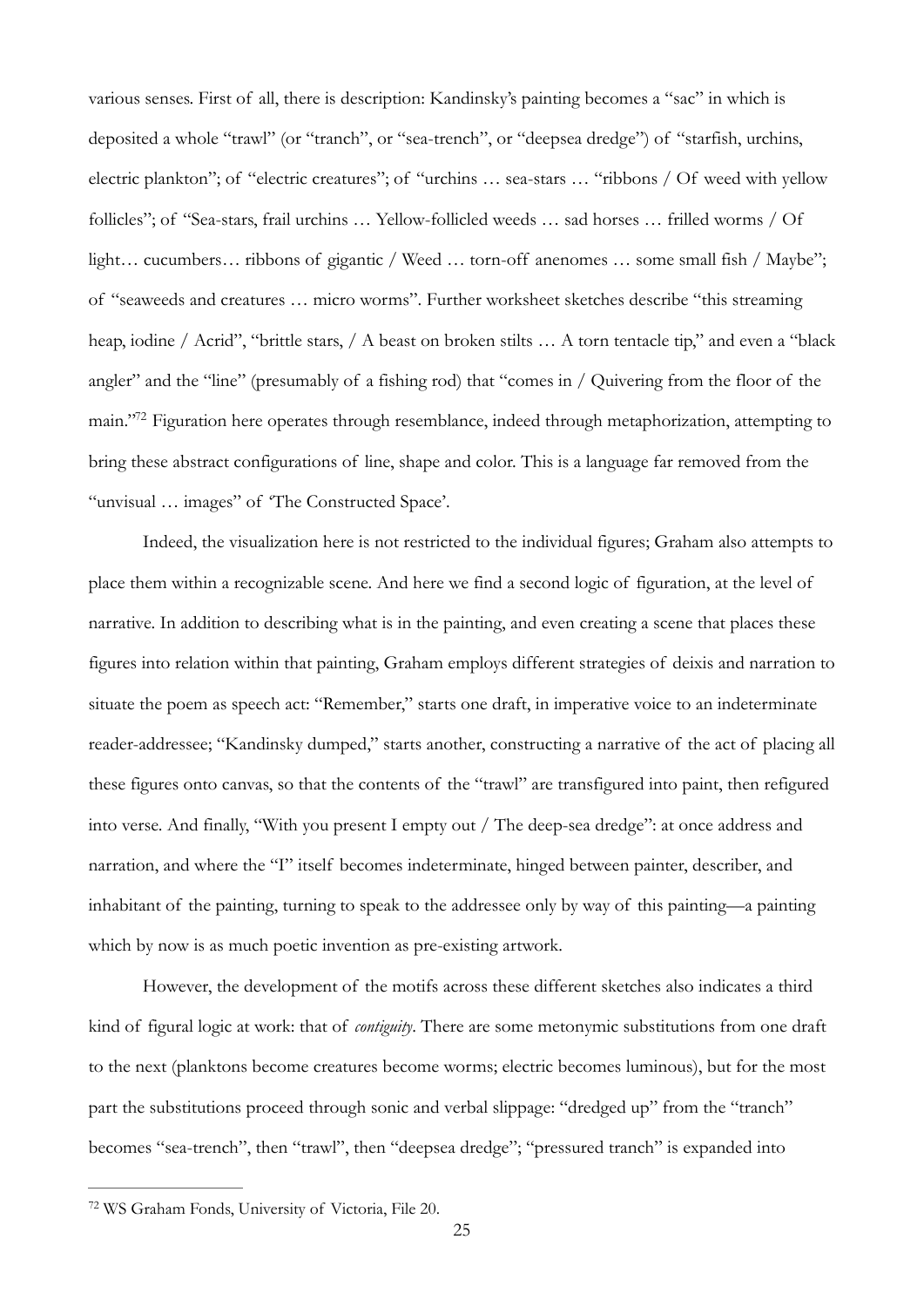"towering pressures of the sea-trench" and then further into "have not been blown up by the / Changed pressure"; "tongues" resurfaces aurally in "long-pronged", as "dredge" does in "lost ledges", and as "skiller", "brittle", "stilts" and "frilled" do in "frills / Still". In 'The Dredge' itself, it is at those moments where the lines most resemble a "list" of the various images that the poem's verbal-vocal density is most conspicuous, rhyming "squirms" with "worms" and then "weed" with "read". The final line of the second stanza of 'The Dredge' also gestures towards an iambic cadence, one further instance of metrical resolution in Graham's verse practice: "To nose out at us two who read." As generative metrists have long demonstrated, verse lines made up entirely of monosyllables have a particular metrical indeterminacy, always admitting of alternative interactions of weak and strong syllables.<sup>[73](#page-25-0)</sup> To read "To **nose** out **at** us **two** who **read**" as tetrameter would be to endow the abstract formality of the meter with an agency over the words' voicing. The words are plastic both in the sense of insisting on their physicality, and in the sense of shaping and being shaped in turn.

<span id="page-25-3"></span>The drafts thus translate abstractions into figures, thereby charting the emergence of these images into the visual register of description; in so doing, they also perform the emergence of a field of linguistic sounding. Again, the visual opens on the plastic: the poem's speaker and addressee cease to "watch" the creatures and start, instead, to "read" them. These "creatures" are, he says in 'Kandinsky's Ribbons', "Your medium", and indeed what Kandinsky ultimately offers Graham is one further point of entry for the abiding concern of his poetics: how to grasp language as a plastic medium for poetry.

<span id="page-25-5"></span><span id="page-25-4"></span>Can this also be said of Graham's only published poem to adopts the conventions of ekphrasis[,](#page-25-1)<sup>[74](#page-25-1)</sup> The Found Picture' (NCP 238-240)? The picture in question "is of the Early Italian School / And not great[,](#page-25-2) a landscape / Maybe illustrating a fable",<sup>[75](#page-25-2)</sup> though it soon becomes clear that it does indeed illustrate a fable: Adam and Eve discovering their nudity immediately after tasting the apple. Graham's interest is in Adam and Eve' awareness that they are being watched, and their attempts to hide from a God who observes them whilst "hiding" from view himself. This latter is of especial

<span id="page-25-0"></span><sup>&</sup>lt;sup>73</sup>See Natalie Gerber, 'Stress-Based Metrics Revisited: A Compraative Exercise in Scansion Systems and their Implications for Iambic Pentameter', *Thinking Verse* III (2013), 131-168.

<span id="page-25-2"></span><span id="page-25-1"></span>Thurston and Alderman see this as a further instance of "notional ekphrasis" (*Reading Postwar British and Irish* [74](#page-25-4) *Poetry* (Chichester: Wiley, 2014), 121); however, it is no more clear that this is *not* based on a specific painting than it *is*. As with the Kandinsky sketches, Graham seems to be playing on the indeterminacy between the two. <sup>75</sup>Its first two proposed titles were 'Of the Early Italian School', in a letter to Bryan Wynter, 25 September 1974, (*Nightfisherman*, 280) and 'About 1500 Artist Unknown', in February 1975 (W.S. Graham Fonds, University of Victoria, File 16. The poem enters into final draft stage around January 1976.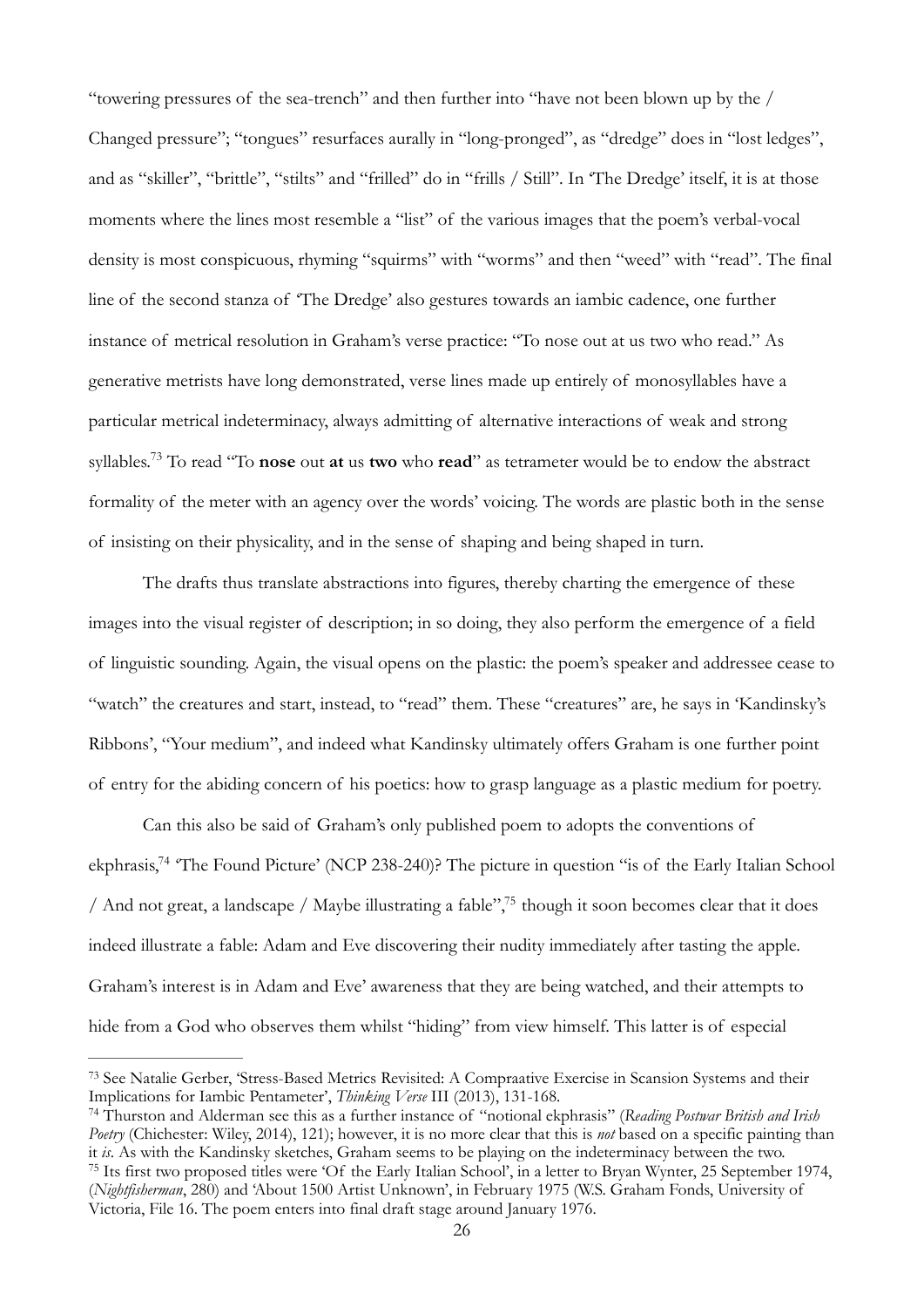fascination: insofar as the picture gives figural form for something abstract—God—it is doing something akin (at the level of technique, if not theology) to Graham's own Kandinsky sketches.

In his ekphrasis, Graham does not simply behold and describe the picture, but sets up a matrix of beholding. At one level of beholding, Adam and Eve "turn / Slowly toward each other"; at a further level they "are aware" of being watched by "A third creature", and "turn their tufts from out of his sight" (NCP 239). This third creature

Is not a bad man or a caught

Tom peeping out of his true time.

He is a god making a funny

Face across the world's garden.

When the god is "hiding", he inhabits a third level of beholding, where Adam and Eve are the observers and God the observed. But it also indicates a fourth: the field of vision that belongs to the picture's beholder, where the hiding is not simply a withdrawal from the visible, but something itself visible, performed to an audience, designed to be seen. This level of beholding is complicated further by the material opacity of the picture itself (which, as "found", had presumably once been "lost"). The picture is "Under its varnish darkening", and the god is only visible when "I slant the canvas" and "look in / … under the cracking black." That is, Graham's ekphrasis also takes in the picture's physical decay over time.

This physical decay is not just a "darkening", however. In a somewhat counterintuitive locution Graham writes: "the painted face is faded with light", and follows up this image with one of only two full rhymes in the poem: "They turn their tufts out of his sight". The semantically overdetermined light/sight rhyme, worn from historic overuse, gestures toward the very visualization that the matrices of beholding would deny. Yet the major instability of this visual field arises from the unstable identities of beholder and beheld, so that the poem continually dissolves any hierarchical organization of vision within the picture, or within the poem's depiction of the picture. The opening stanza runs: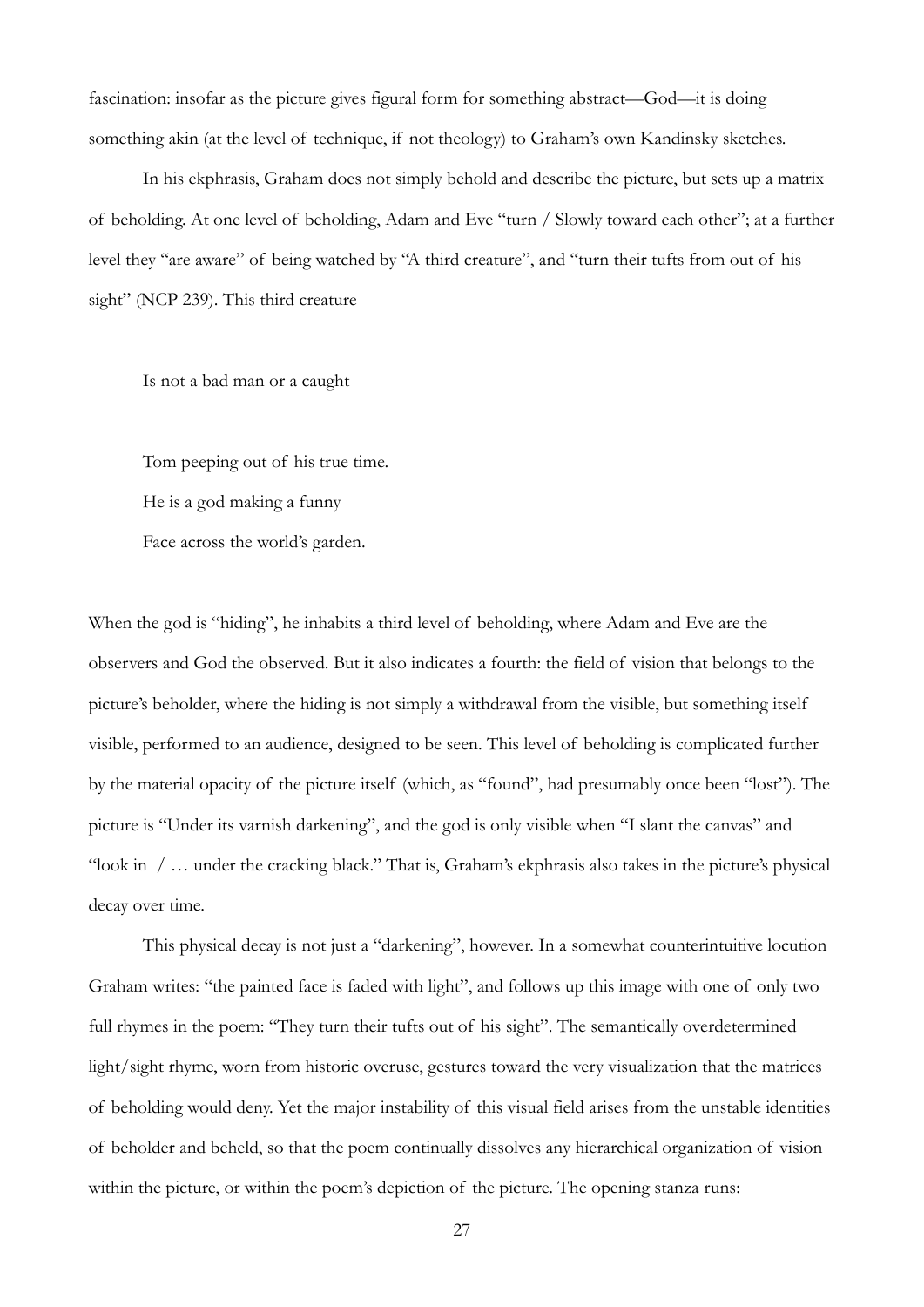Flame and the garden we are together In it using our secret time up. We are together in this picture.

At first, "we" seems to point to "Flame and the garden"; then "we" are in the garden; then "we" are in the picture. "We" might denote Adam and Eve, or might denote the community of spectators which, in the shared act of beholding the picture, is transformed into a "we." The following stanza, focalizing outward to describe this "landscape," would reinforce our sense that the speaking voice as an external spectator. And yet, when the poem ends by asking "What shall we say to the hiding god?" it would appear that "we" is, once again, Adam and Eve, situated within the frame. But such complications are at work at a local as well as a structural level. "We are those two figures barely / Discernable in the pool…", Graham writes. But who is "we", and who is doing the discerning if not another "we"? This is further complicated by the line-break and the lack of punctuation, each of which open up syntactical vacillation: we are those two figures *barely*; then we are those figures *barely / Discernable*, and subsequently *barely / Discernable in the pool*. "We" are figures that we can barely discern, but these figures are in fact reflections in a pool, which it transpires is itself "under / The umbra of the foreground tree": a reflection in a shadow, out of the foreground, and hence at least triply withheld from sight. In addition to this, the poem continually doubts the claims it makes: the picture is, after all, "*Maybe* illustrating a fable". When Graham writes "Or this is how I see it", we are brought to question the reliability of the poem's beholder-narrator: its description of what it sees is also a translation of a visual medium into words. The two figures are "yearning in // Their wordless place", and when "They turn their tufts out of his sight" this takes place "In this picture's language not / Wanting to be discovered." Again, the poem's syntax and line-breaks introduce additional indeterminacy of syntax: they do not want to be discovered; the picture's language does not want to be discovered; god's sight is in this picture's language[…76](#page-27-0)

<span id="page-27-1"></span><span id="page-27-0"></span> $76$ The February 1975 draft is even more stringent in this regard, merely saying of the figures: "They are not to be spoken to." W.S. Graham Fonds, University of Victoria, File 16.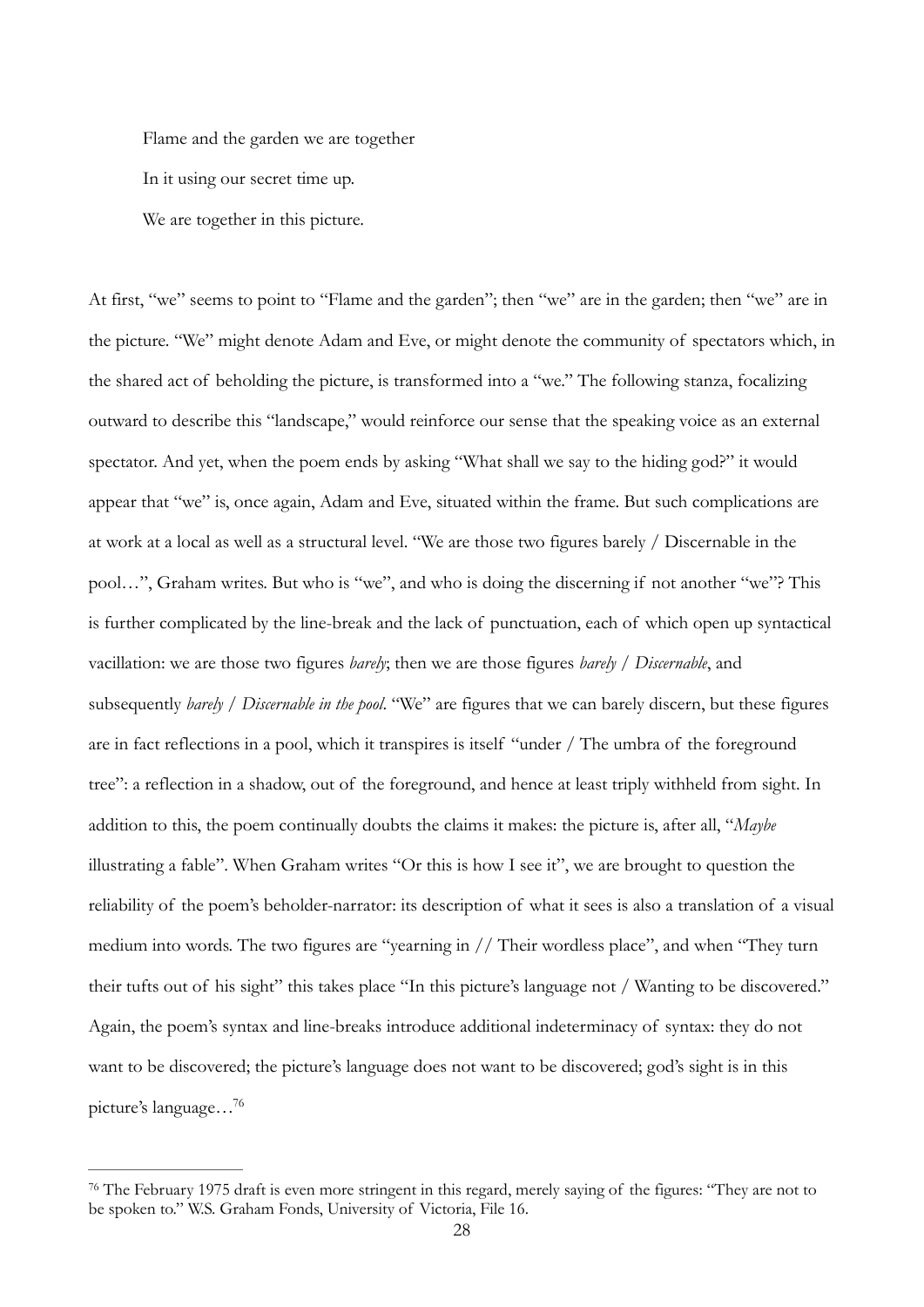This elides not simply the identities of beholders and beheld, but also the different levels of beholding, and indeed the very distinction of what is interior and exterior to the picture. Earlier drafts demonstrate that this instability was hard won. The February 1975 draft starts "Flame and the garden *they* are together", whilst in the September 1974 letter, the second stanza of the first section had immediately served to "frame" to picture: "It is not easy to enter," he writes, thereby situating its speaker as definitively outside, before describing the picture itself as "A cave-mouth on the flat within / Four gilt sections with mitred corners.["](#page-28-0)<sup>[77](#page-28-0)</sup> To frame the picture, he describes its frame. In this early draft, the physical decay of the picture fixes it in place as an object; in the final version, by contrast, it gives off an opacity which interrupts our fixing it in place.

<span id="page-28-3"></span>This shared beholding then receives an additional participant in the poem's third and final section. Structured around the imperatives "Observe", "Now look", and "See", the lines bring one further spectator into play: the reader. Just as in 'The Dredge', ekphrasis serves as a vehicle for address —or, to put it in the terms of his earlier poems, to construct a space for communication. But here, the address is complicated by the indeterminate "space" of beholding and communicating that has been set up, as he explores both the poem's ability to trace the visual field, and the instabilities of this field. In his comments for Vinson and Kirkpatrick, Graham had described his "major themes" as "The difficulty of communication; the difficulty of speaking from a fluid identity; the lessons in physical phenomena; the mystery and adequacy of the aesthetic experience; the elation of being alive in the language."<sup>[78](#page-28-1)</sup> Here one gets the impression that the fluid identity does not precede the speaking, but rather is forged from out of the speaking. And these identities, these physical phenomena, and indeed aesthetic experience itself, are not secured within the field of vision, but rather are shaped by the modalities and seeing and being seen.

<span id="page-28-5"></span><span id="page-28-4"></span>John Hollander has argued of ekphrastic poems that, whilst they "purport to speak up for the silent picture, to make it speak out in some way", they are first and foremost works of "writing"[.](#page-28-2)<sup>[79](#page-28-2)</sup> He takes this to mean that "what 'speaks' in iconic poems is their use of a complex set of generic, schematic, formal, and other rhetorical conventions": ekphrasis, just at it gestures towards a different

<span id="page-28-0"></span>W.S. Graham Fonds, University of Victoria, File 16; *Nightfisherman*, 280. [77](#page-28-3)

<span id="page-28-1"></span><sup>&</sup>lt;sup>[78](#page-28-4)</sup> "W.S. Graham comments," Vinson 575.

<span id="page-28-2"></span><sup>&</sup>lt;sup>[79](#page-28-5)</sup> Hollander, *The Gazer's Spirit*, 90.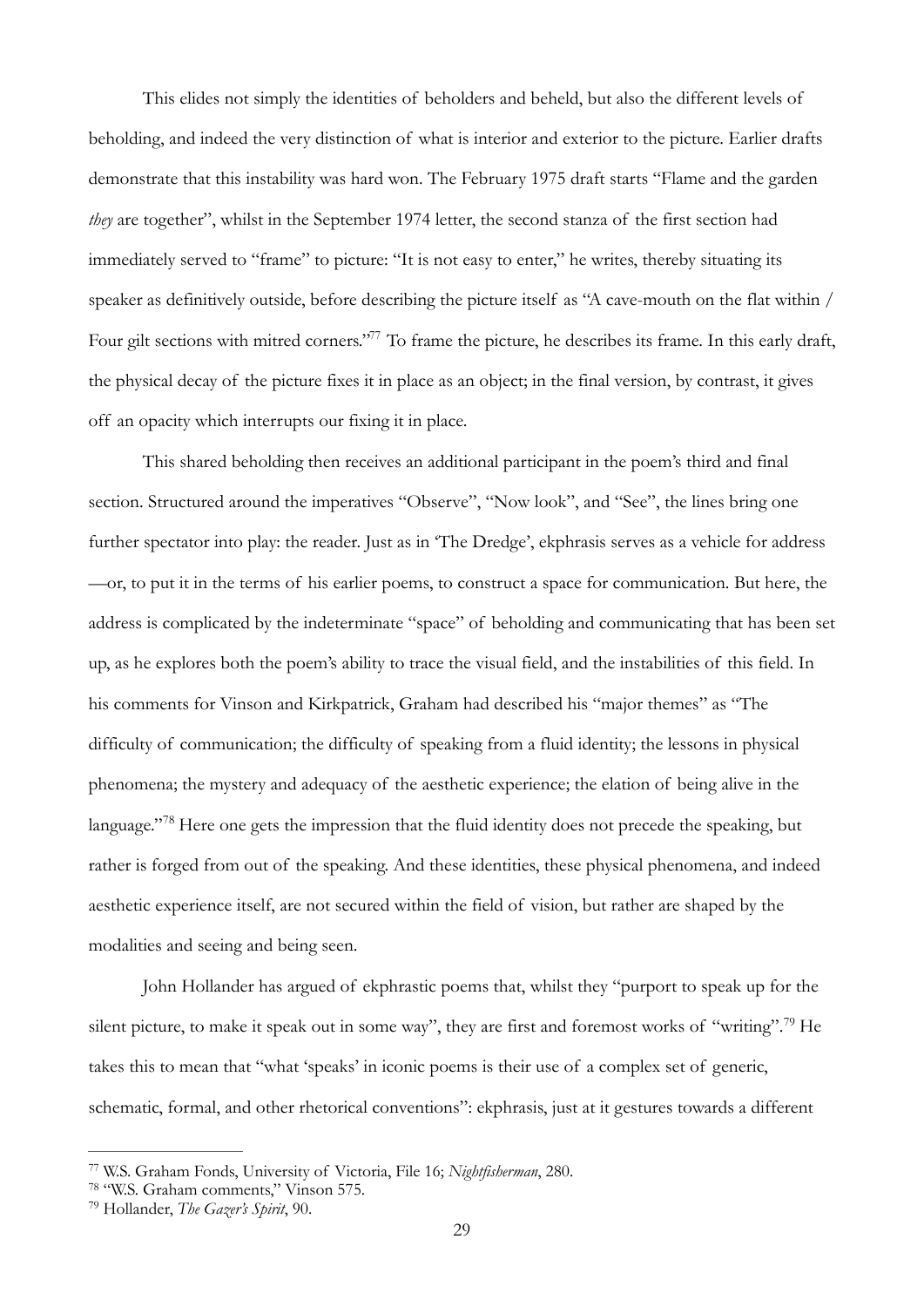art medium, refers back to the specificity of its own medium. For Hollander, this is to be understood in terms of convention, something which fits with his project of outlining an ekphrastic tradition; Graham's ekphrasis, whilst evidently embedded in this tradition, expands outwards from a genre piece into a far larger exploration of language as simultaneously obstacle and vehicle.

Throughout 'The Found Picture', this is organized around problematics of vision and opacity: not just its matrix of beholding, beholders, and beheld, but also the fluidity of these subject positions within the poem; not just the material opacity of the picture described, but the poem's own linguistic opacity, organized around its indeterminate pronouns, its syntactic suspensions, its line-breaks. The poem's visualization of the painting is thus absorbed into an exploration of the plasticity of its verbal medium; once again, this plasticity is at work both through the words' materiality and through their mutability: the instability of the visual field is produced by the way the poem works its addresses, its pronouns, its line-breaks, its wordplay, into continually evolving shapes.

\*

Poetry has long been dialogue with the visual arts; yet might poetry share with painting and sculpture the condition of being a *plastic* art? This may well be the conclusion to glean from Graham's own relation to the painters and sculptors around him. As we have seen, his artist peers provided him with his major community—something which, for a poet concerned with "the difficulty of communication" was crucial enough. And, as his interlocutors, they became integral to his reflections on the aspirations of art, both as concerned the artist's "calling", their being "maimed for the job," and on the broader reflection of what art can achieve: how it can disturb the language, or the visual field, how it can trace the emergence of the spaces of vision and communication. At the same time, he adopted from those artists both compositional practices and techniques, and a vocabulary through which to think through his own poetics, both in his statements *on* poetry and his statements *in* poetry. Words such as "construction" and "abstraction" both rely on painters' and sculptors' understandings of these words, and diverge from them into the specificities of Graham's own verbal medium. This, finally, points to the major affinity between Graham and those artists with whom he drank, disputed, corresponded, debated, and whose work he commemorated and criticized in verse. For Graham came to attend to the